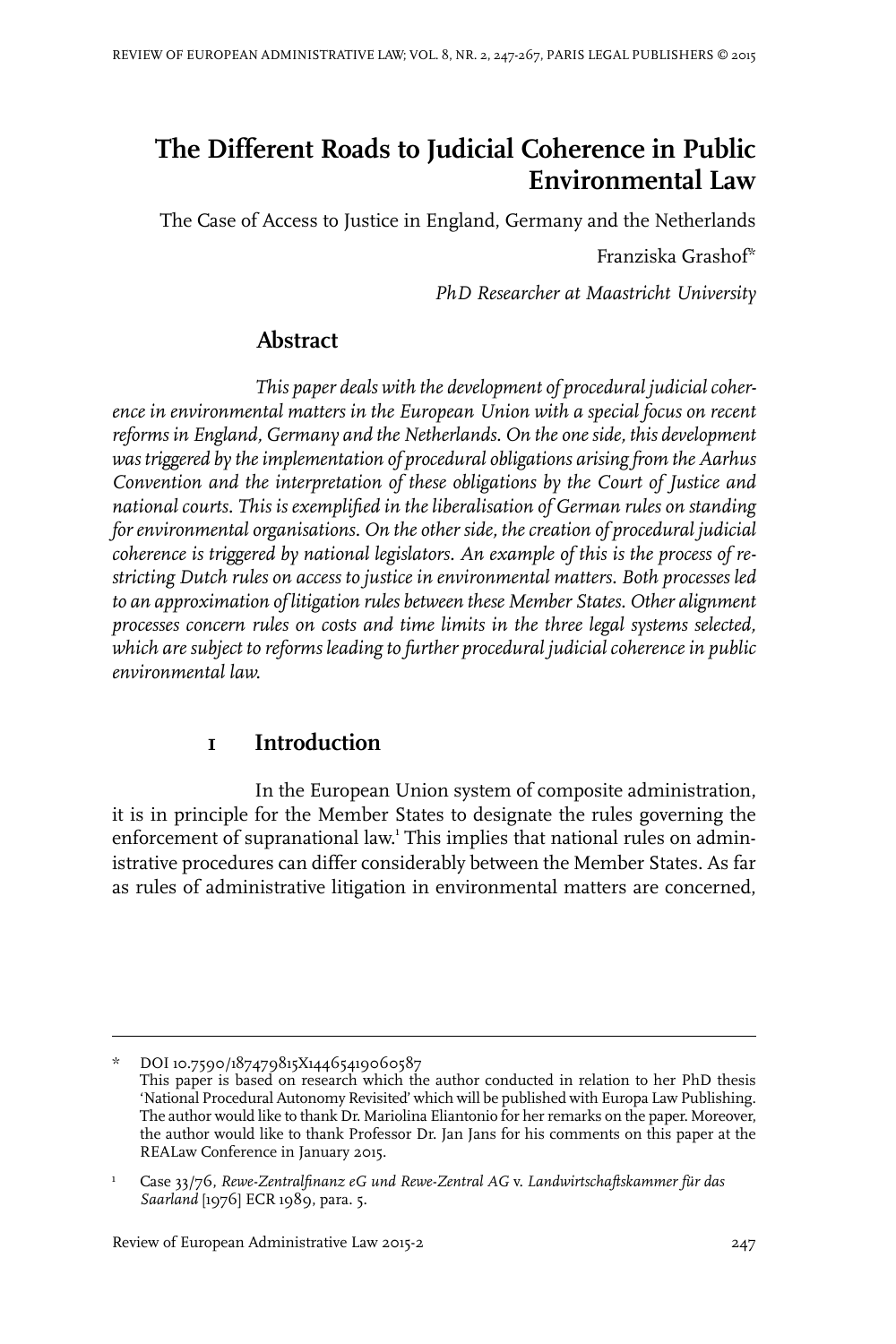differences in the Union have been significant.<sup>2</sup> For example in the 1990s, environmental organisations were hardly able to challenge administrative decisions concerning environmental law in German courts, whereas at the same time in the Netherlands, environmental organisations could successfully challenge administrative decisions infringing rules of environmental law.<sup>3</sup> Thus, regarding the enforcement of environmental law in the Union, there was a great incoherence in national administrative litigation systems. Since these times, developments in international and European law have triggered reform processes at the national level. At the same time, national law developed independently from international and European influences. Considering the various complex reforms that took effect in the last twenty years in the area of environmental litigation at the national level, it seems worth examining whether and to what extent, and by which means, procedural judicial coherence has developed.

Before analysing these developments, some brief remarks about the utilisation of the concept of 'coherence' in this paper have to be made. According to the Oxford Dictionary, 'coherence' is defined as 'the action or fact of cleaving or sticking together', but it is also used in the sense of congruity and consistency. For the purpose of the following analysis, coherence is referred to as a situation where there is congruity or consistency between (national) litigation systems in the Union. The process in which coherence is achieved will be referred to as 'convergence'. Procedural judicial coherence refers to the alignment of national litigation rules governing court proceedings involving the application of Union law, as opposed to substantive judicial coherence, meaning the coherent interpretation and application of Union law by national courts.<sup>4</sup>

In the Union, there are various mechanisms by which processes of convergence can be triggered and by which procedural judicial coherence between different litigation systems can be established.<sup>5</sup> To begin with, processes of convergence between legal systems can be the side effect of internal national reforms. The constant repetition of the 'principle of national procedural autonomy' by the Court of Justice emphasises the general freedom of Member States to create and reform their own rules for the enforcement of Union law. This freedom is however not unlimited; the Member States have to ensure that their litigation systems do not make the enforcement of Union impossible or excessively difficult (principle of effectiveness) and the same procedural rules

J. Ebbesson (ed.), *Access to Justice in Environmental Matters in the EU* (The Hague 2002). <sup>2</sup>

N. de Sadeleer, G. Roller & M. Dross, *Access to Justice in Environmental Matters and the Role of NGOs, Empirical Findings and Legal Appraisal* (Groningen 2005). 3

See on this latter concept the contribution by Sim Haket. <sup>4</sup>

J.G.M. Widdershoven, 'Developing Administrative Law in Europe: Natural Convergence or Imposed Uniformity?' [2014/2] *REALaw* 5-17. 5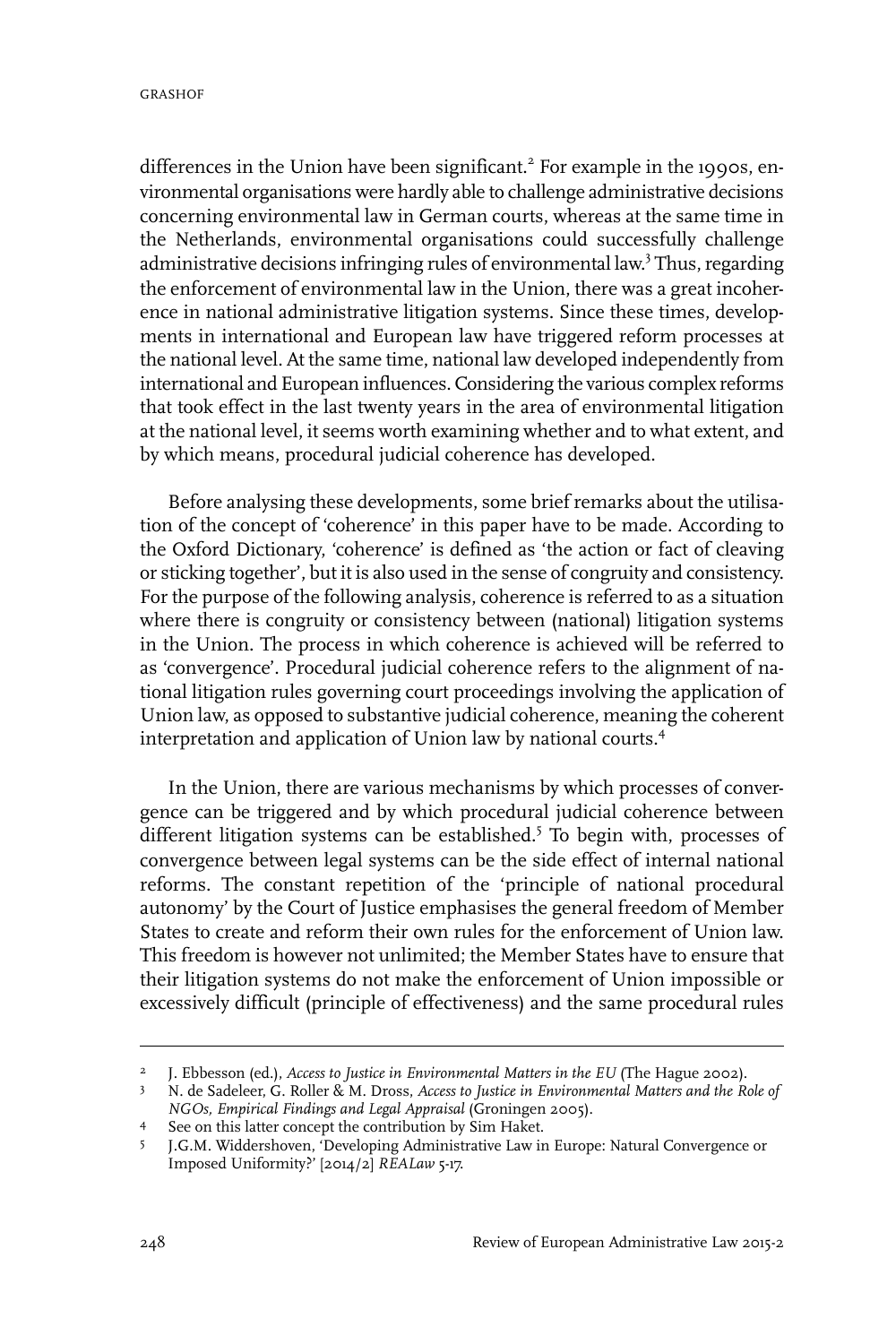have to be applied to claims based on an infringement of Union law and to claims alleging the infringement of national law (principle of equivalence).<sup>6</sup> Moreover, in a few areas of the law, there are Union wide legislative rules which delimit the 'autonomy' of the national legal systems.<sup>7</sup> Within these limits, the principle is that Member States are free to determine the rules governing the enforcement of Union law. In this context, it should be noted that by creating or by reforming national litigation rules, legal systems may draw inspiration from the rules of other legal systems. $^8$  The use of comparative law in such reforms can lead to further convergences between the legal systems.

Next, convergences between the litigation systems of the Union can take place by 'Union intervention'. There is no Union legislation on general administrative litigation rules for the national legal systems, but, as mentioned above, there are sector specific legislative instruments which contain some rules on litigation, which the Member States have to comply with. Moreover, the Court of Justice may 'interfere' with the national litigation systems, basing its argumentation on the *effet utile* of Union law, the principle of equivalence and the requirement of effective judicial protection.<sup>9</sup> The rulings of the Court lead to the vertical top-down 'Europeanisation' of national litigation rules, meaning national reforms of litigation rules which may eventually trigger horizontal convergences between the national legal systems.

Furthermore, convergences between national rules are the result of the conclusion and implementation of international treaties. In environmental matters, the situation of great incoherence between national legal systems started to change with the adoption of the international Aarhus Convention in

Case 33/76, *Rewe-Zentralfinanz eG und Rewe-Zentral AG* v. *Landwirtschaftskammer für das* 6 *Saarland* [1976] ECR 1989, para. 5; T. von Danwitz, *Europäisches Verwaltungsrecht* (Berlin 2008) 279 ff.

In the context of this paper especially Directive 2003/35/EC of the European Parliament and of the Council of  $26$  May 2003 providing for public participation in respect of the drawing up 7 of certain plans and programmes relating to the environment and amending with regard to public participation and access to justice Council Directives 85/337/EEC and 96/61/EC, *OJ* L 156, 25.6.2003, p. 17-25.

 $8$  Ch.W. Backes, 'Inspiratie uit het buitenland? – Enkele praktische ervaringen over de betekenis van rechtsvergelijking voor de wetgever' [2011/3] *Regelmaat* 125-145.

J.H. Jans, R. de Lange, S. Prechal & R.J.G.M. Widdershoven, *Europeanisation of Public Law* 9 (Groningen 2007) 35 ff.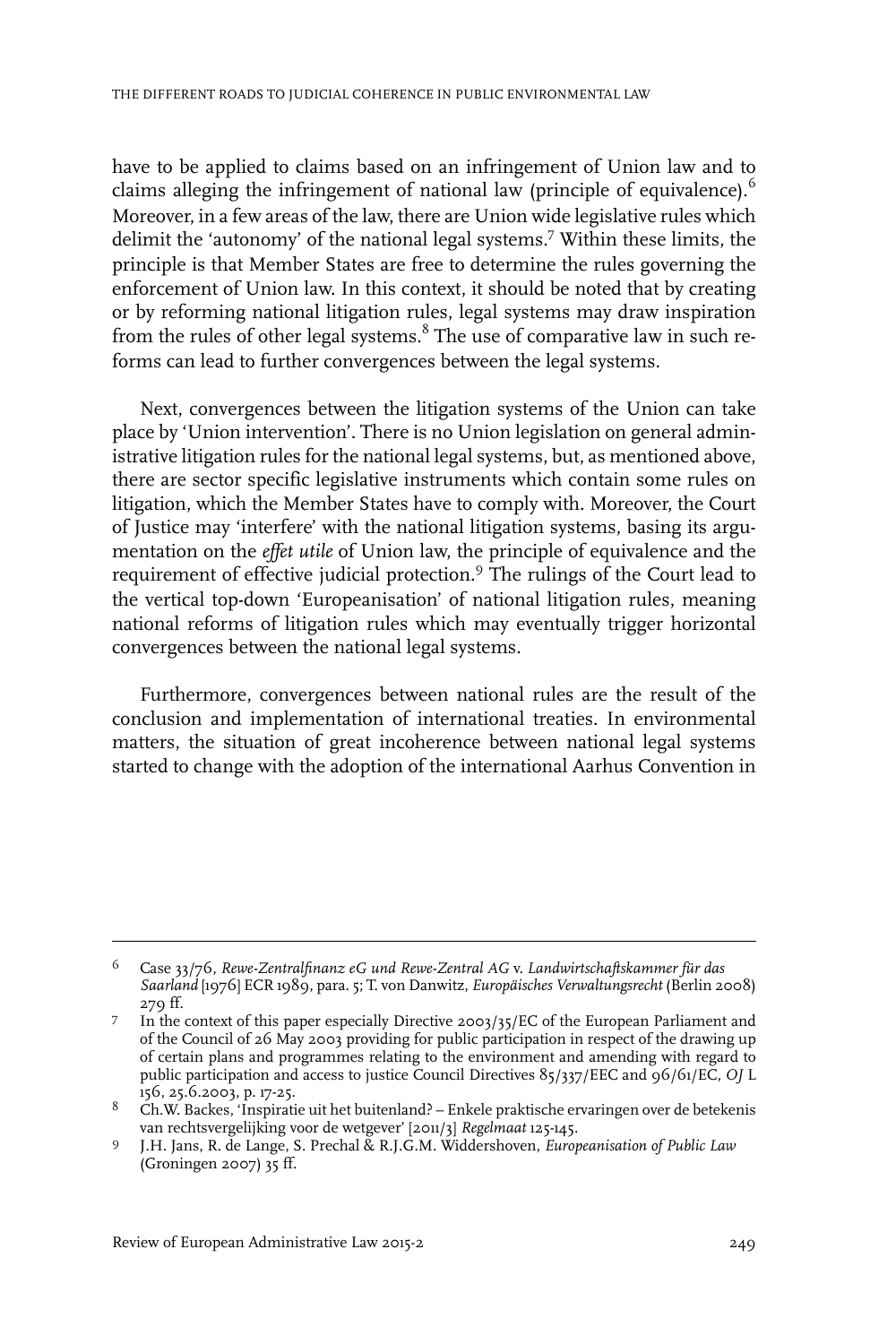$1998$ ,<sup>10</sup> to which the European Union<sup>11</sup> and its Member States<sup>12</sup> are parties. The Aarhus Convention created three sets of rules which are commonly referred to as the three Aarhus pillars.<sup>13</sup> The first pillar aims at guaranteeing public access to information on the environment, $<sup>14</sup>$  the second pillar consists of rules on</sup> public participation in public decision making affecting the environment<sup>15</sup> and the third pillar sets common standards for environmental litigation in the contracting states.<sup>16</sup> The creation of an international standard for environmental litigation has as a consequence that the contracting states are obliged to align their national litigation rules with this standard. The effect of this is – insofar as contracting states comply with their obligation<sup>17</sup> – that between the litigation rules of different contracting states procedural judicial coherence is established.

The question of this paper is to what extent the Aarhus Convention and its implementing legislation at the Union level have contributed to rising procedural judicial coherence and how far reforms at the national level are causal for an approximation of litigation rules in the Union. For the purpose of tracing the development of rising procedural judicial coherence in environmental matters, rules on *locus standi* (section 1), time limits (section 2) and costs (section 3) will be taken as examples and the focus shall be on the legal systems of England, Germany and the Netherlands. These three legal systems are of particular interest as they represent different traditions of administrative litigation.<sup>18</sup> With regard to each set of rules, the legal situation in the three legal systems will be described briefly as it was before reforms took place. This description will be followed by an illustration of the factors inducing reforms which finally lead to rising procedural judicial coherence in environmental matters.

<sup>&</sup>lt;sup>10</sup> UNECE Convention on Access to Information, Public Participation in Decision-making and Access to Justice in Environmental Matters, 25 June 1998.

<sup>&</sup>lt;sup>11</sup> Council Decision 2005/370/EC of 17 February 2005 on the conclusion, on behalf of the European Community, of the Convention on access to information, public participation in decision-making and access to justice in environmental matters, *OJ* L 124/1.

<sup>&</sup>lt;sup>12</sup> For the state of signatures and ratifications, refer to: www.treaties.un.org/pages/ ViewDetails.aspx?src=TREATY&mtdsg\_no=XXVII-13&chapter=27&lang=en (last visited: 20.06.2015).

J. Ebbesson, H. Gaugitsch, J. Jendroska, F. Marshall & S. Stec, *The Aarhus Convention: An* 13 *Implementation Guide* (2014) 19, available at: www.unece.org/fileadmin/DAM/env/pp/ Publications/Aarhus\_Implementation\_Guide\_interactive\_eng.pdf (last visited 20.06.2015).

<sup>&</sup>lt;sup>14</sup> Art. 4 of the Aarhus Convention.

<sup>&</sup>lt;sup>15</sup> Art. 6 to 8 of the Aarhus Convention.

<sup>&</sup>lt;sup>16</sup> Art. 9 of the Aarhus Convention.

<sup>&</sup>lt;sup>17</sup> On the actual state of implementation of article 9 (3) of the Aarhus Convention see: Darpö (ed.), *Effective Justice?, Synthesis Report of the study on the Implementation of Articles 9.3 and 9.4 of the Aarhus Convention in Seventeen of the Member States of the European Union*, 2012.

R.J.G.H. Seerden (ed.), *Administrative Law of the European Union, its Member States and the* 18 *United States* (Cambridge 2012).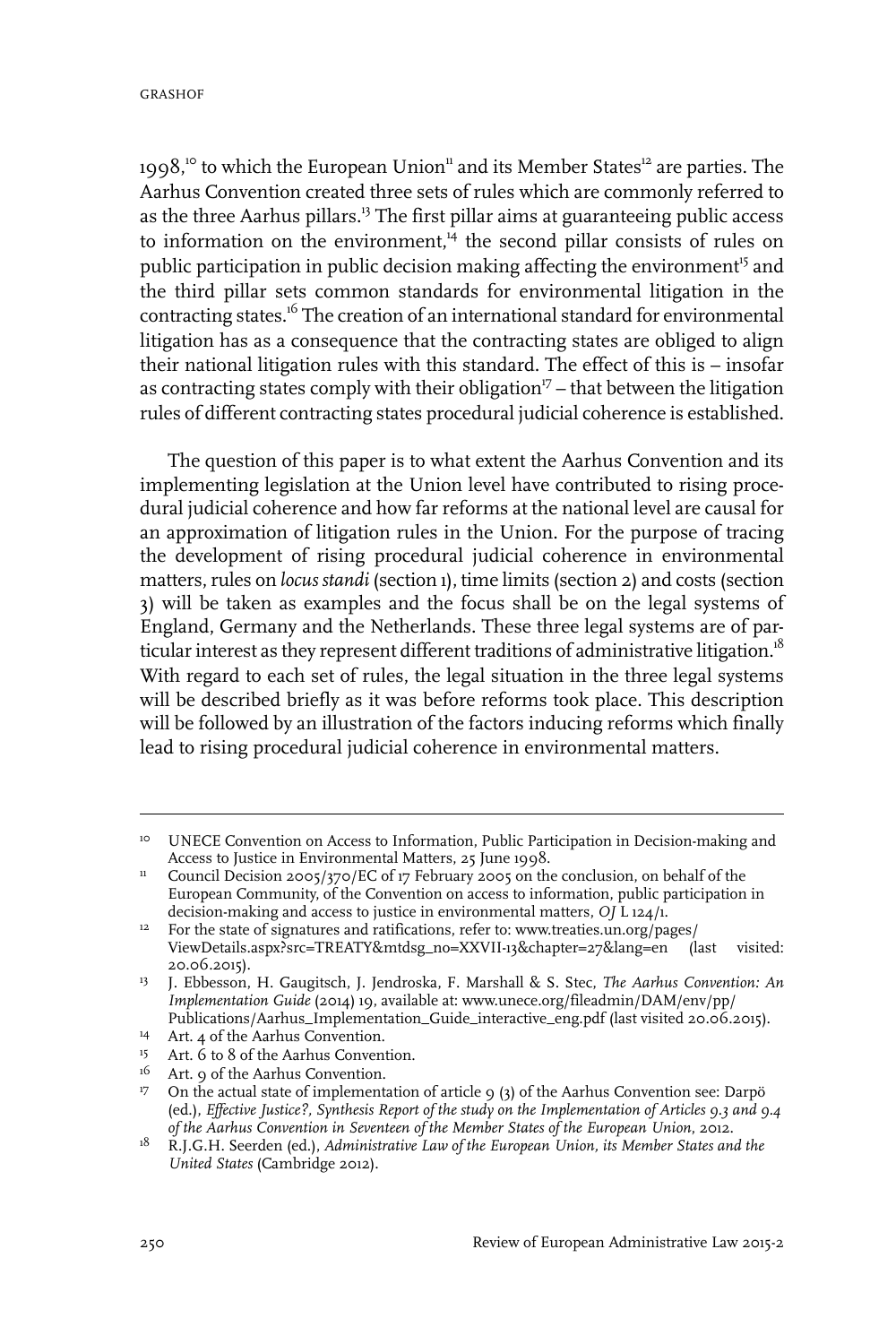### **2 Rules on** *Locus Standi* **for Environmental Organisations**

2.1 The Legal Situation before the Adoption of the Aarhus Convention

Before the adoption of the Aarhus Convention, differences in national rules on *locus standi* were substantial, ranging from legal systems in which standing rules were very liberal and thus in practice giving everyone the possibility to access courts, to legal systems in which rules on access were extremely restrictive, barring in practice numerous claimants from challenging wrongful administrative decisions in courts.<sup>19</sup> Whereas the starting point for the German legal system is that access to administrative courts is made dependent on the possible infringement of a right of the claimant, the general Dutch and English rules on access to courts require that claimants have an interest in the administrative decision.<sup>20</sup>

The rights-based approach as enshrined in the German constitution<sup>21</sup> and the federal statute on judicial review<sup>22</sup> requires that any claimant who wants to challenge an administrative decision in court has to allege the possible infringement of an individual right under public law. If such an infringement cannot be claimed, standing is denied and the claim is inadmissible. According to the traditional German interpretation of legal provisions, mostrules of environmental law do not at least also aim at the protection of individual rights. They do not constitute a *Schutznorm* (rule of protection for individuals). For example, rules of national nature protection law primarily aim at the protection of nature and they are not considered to provide for individual rights under public law.<sup>23</sup> Therefore, it has been very difficult for individuals to receive standing in German courts in environmental matters. Moreover, because of the focus on the protection of individual rights in administrative litigation, altruistic environmental organisations have for a long time been practically unable to access courts in many environmental cases.<sup>24</sup>

For the situation of environmental NGOs: N. de Sadeleer, G. Roller & M. Dross, *Access to Justice* 19 *in Environmental Matters and the Role of NGOs, Empirical Findings and Legal Appraisal* (Groningen 2005).

M. Eliantonio, Ch.W. Backes, Ch.H van Rhee, T.N.B.M. Spronken & A. Berlee, *Standing up* 20 *for Your Right(s) in Europe* (Cambridge 2013) 66 ff.

 $21$  Article 19 (4) Grundgesetz (GG).

<sup>§</sup> 42 (2) Verwaltungsgerichtsordnung (VwGO). <sup>22</sup>

<sup>&</sup>lt;sup>23</sup> W. Erbguth & S. Schlacke, *Umweltrecht* (Baden-Baden 2014) 138.

<sup>&</sup>lt;sup>24</sup> H.J. Koch, 'Die Verbandsklage im Umweltrecht' [2007/4] *NVwZ* 369-488.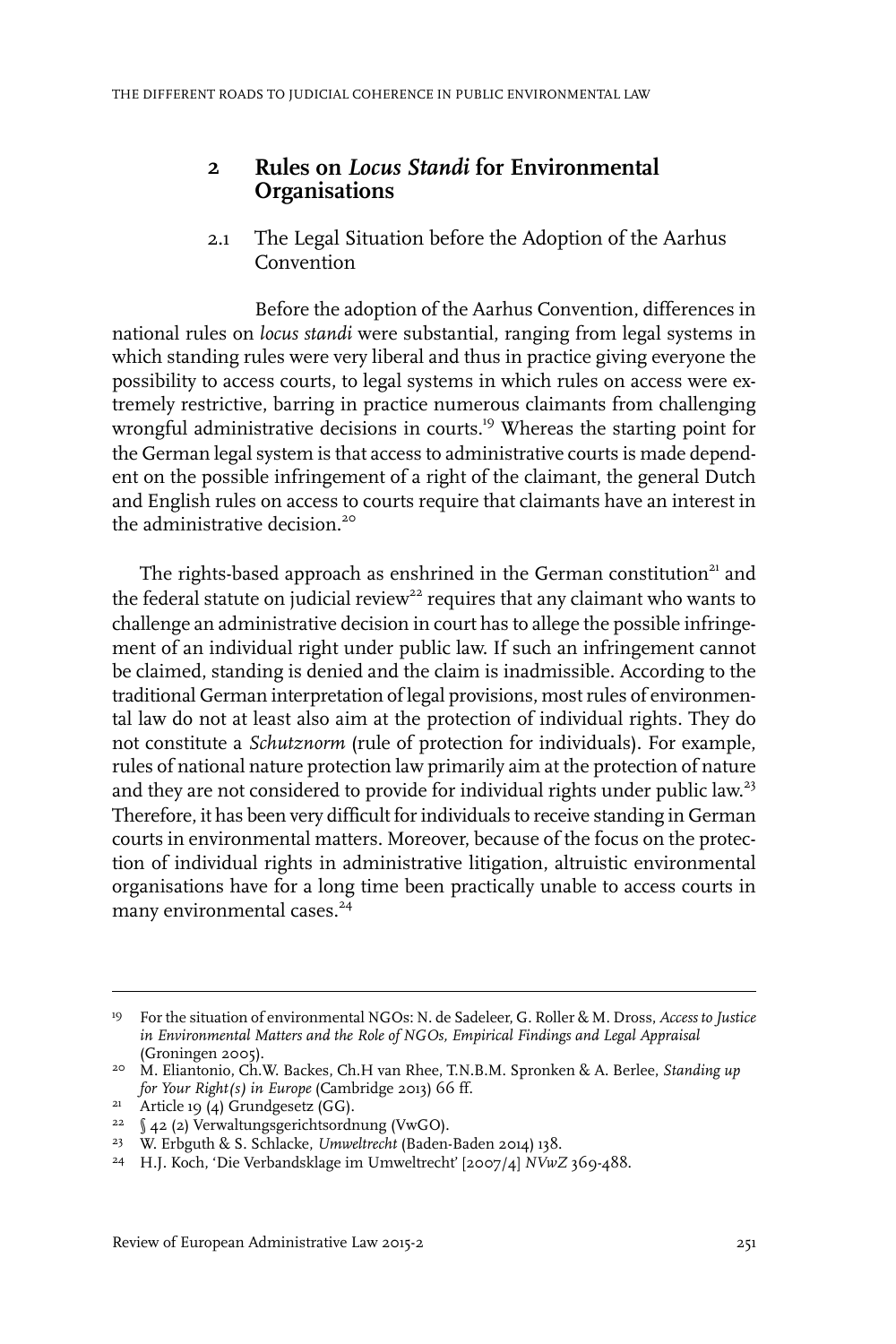Contrary to this, environmental organisations in the Netherlands have been recognised as interested parties under the national general statute on administrative law and have been able to bring cases to administrative courts on that basis.<sup>25</sup> Furthermore, the Dutch enforcement system in the 1990s and early 2000s provided for a special form of *actio popularis*. <sup>26</sup> In administrative procedures with public participation, anyone – not only an interested party – was entitled to submit comments on an envisaged project.<sup>27</sup> Any participant in this procedure was subsequently granted standing in administrative courts.<sup>28</sup>

Under English law, applicants have been granted standing in courts if they could prove that they have a sufficient interest.<sup>29</sup> Through this test, the claims of 'busy-bodies, cranks and other mischief makers' are filtered out.<sup>30</sup> If sufficient interest is established, individuals have standing in environmental matters.<sup>31</sup> Environmental organisations or other public interest groups can also have a sufficient interest in environmental cases and they can be granted standing in courts.<sup>32</sup> For example in the case of Greenpeace bringing an action against the grant of authorisations for operations on a nuclear site, the judge held that the question of standing is a matter of discretion and he considered 'the nature of the applicant and the extent of the applicant's interest in the issues raised, the remedy Greenpeace seeks to achieve and the nature of that relief sought'.<sup>33</sup> On this basis, the environmental organisation was granted standing.

This brief description of rules on standing in the three different legal systems of Union in the 1990s and early 2000s shows that individuals and environmental organisations had different possibilities to enforce environmental law in the three legal systems. In Germany, any claim in which it was not possible to allege the infringement of a subjective right under public law was declared inadmissible, whereas in the Netherlands, factually anyone could institute litigations in environmental matters. Hence, there was significant procedural judicial inco-

Article 1:2 (3) Algemene wet bestuursrecht (Awb). <sup>25</sup>

Ch.W. Backes, The Netherlands, in: J. Ebbesson (ed.), *Access to Justice in Environmental Matters* 26 *in the EU* (The Hague 2002) 379.

<sup>&</sup>lt;sup>27</sup> Before the reform in 2005, article  $3:24(1)$  Awb stated that 'een ieder' (everyone) can object to a draft decision.

<sup>&</sup>lt;sup>28</sup> Before the reform in 2005, article 20.6 (2) Wm enumerated the requirements for accessing courts after having participated in the administrative preparation procedure.

*R (National Federation of Self-Employed and Small Business Ltd)* v. *Inland Revenue Commissioners* 29 [1982] AC 617.

<sup>&</sup>lt;sup>30</sup> W. Wade & C. Forsyth, *Administrative Law* (Oxford 2014) 585.

<sup>&</sup>lt;sup>31</sup> S. Bell, D. McGillivray & O.W. Pedersen, *Environmental law* (Oxford 2013) 338.

*Ibid.* <sup>32</sup>

*R (Greenpeace Ltd)* v. *Her Majesty's Inspectorate of Pollution and the Minister of Agriculture Fish-*33 *eries and Food* [1994] 2 *CMLR* 569.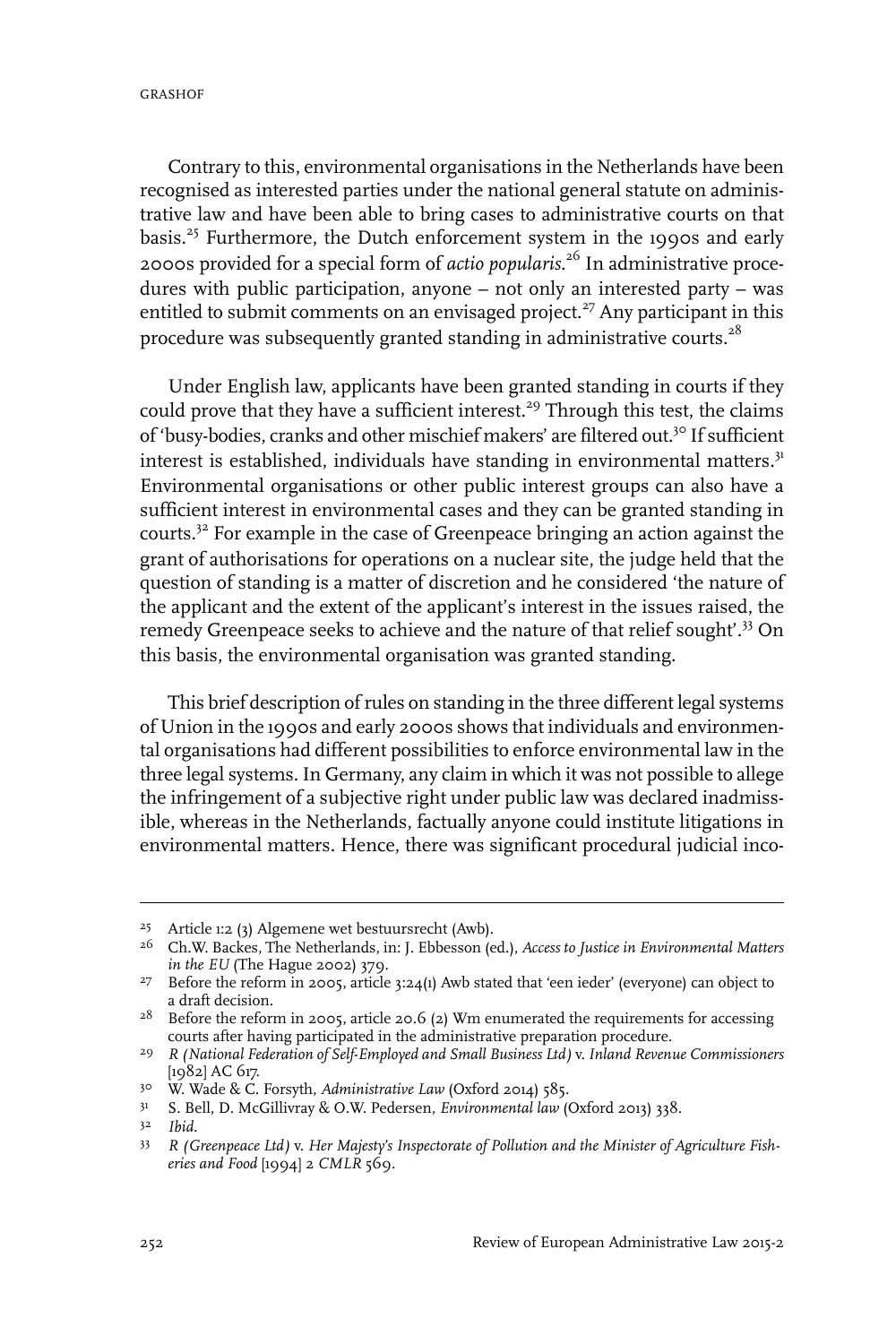herence in the Union. In the following section, it will be examined how and to what extent this incoherence has changed.

#### 2.2 The Aarhus Convention Inducing National Reforms

To begin with, the Aarhus Convention is one instrument by which procedural judicial coherence in environmental matters can be established. The central provision on environmental litigation is article 9 of the Aarhus Convention. According to article 9 (1), *any person* whose right to access information as prescribed by the Convention is infringed, shall have the ability to institute judicial proceedings. This rule requires a wide access to courts in litigations concerning the first pillar of the Aarhus Convention (access to information). Next, article 9 (2) Aarhus Convention recognizes, that in principle, there are different concepts of access to court in the contracting states. This article requires that *members of thepublic concerned* 'having a sufficient interest, or, alternatively, maintaining impairment of a right (…) have access to a review procedure before a court of law' in actions concerning activities named in article 6. These activities concern procedures in which public participation is required such as the environmental impact assessment procedure. Finally, article  $9$  (3) requires that *members of the public* have access to courts with regard to acts and omissions infringing rules of environmental law.

As mentioned in the introduction, the Union and its Member States are contracting parties to this international treaty, meaning that it is a mixed agreement. As a consequence, both, the Union and the Member States are under an obligation to implement the rules of the Aarhus Convention in their legal systems. The Union has so far only partially complied with its obligation to implement the third pillar of the Aarhus Convention.<sup>34</sup> As far as article 9 (1) is concerned, directive 2003/4/EC on public access to information was adopted including provisions on judicial protection.<sup>35</sup> Moreover, the requirements of articles 9 (2) and (4) were inserted in directive 2003/35/EC on public participation and access to justice in environmental matters.<sup>36</sup> This directive however only concerns access to justice with regard to the administrative procedures

M. Eliantonio, 'Collective Redress in Environmental Matters in the EU: A Role Model or a 34 "Problem Child"?' [2014/3] *LIEI* 257-273.

Directive 2003/4/EC of the European Parliament and of the Council of 28 January 2003 on 35 public access to environmental information and repealing Council Directive 90/313/EEC, 14.2.2003, *OJ* L 41/26.

 $^{36}$  Directive 2003/35/EC of the European Parliament and of the Council of 26 May 2003 providing for public participation in respect of the drawing up of certain plans and programmes relating to the environment and amending with regard to public participation and access to justice Council Directives 85/337/EEC and 96/61/EC, *OJ* L 156, 25.6.2003, p. 17-25.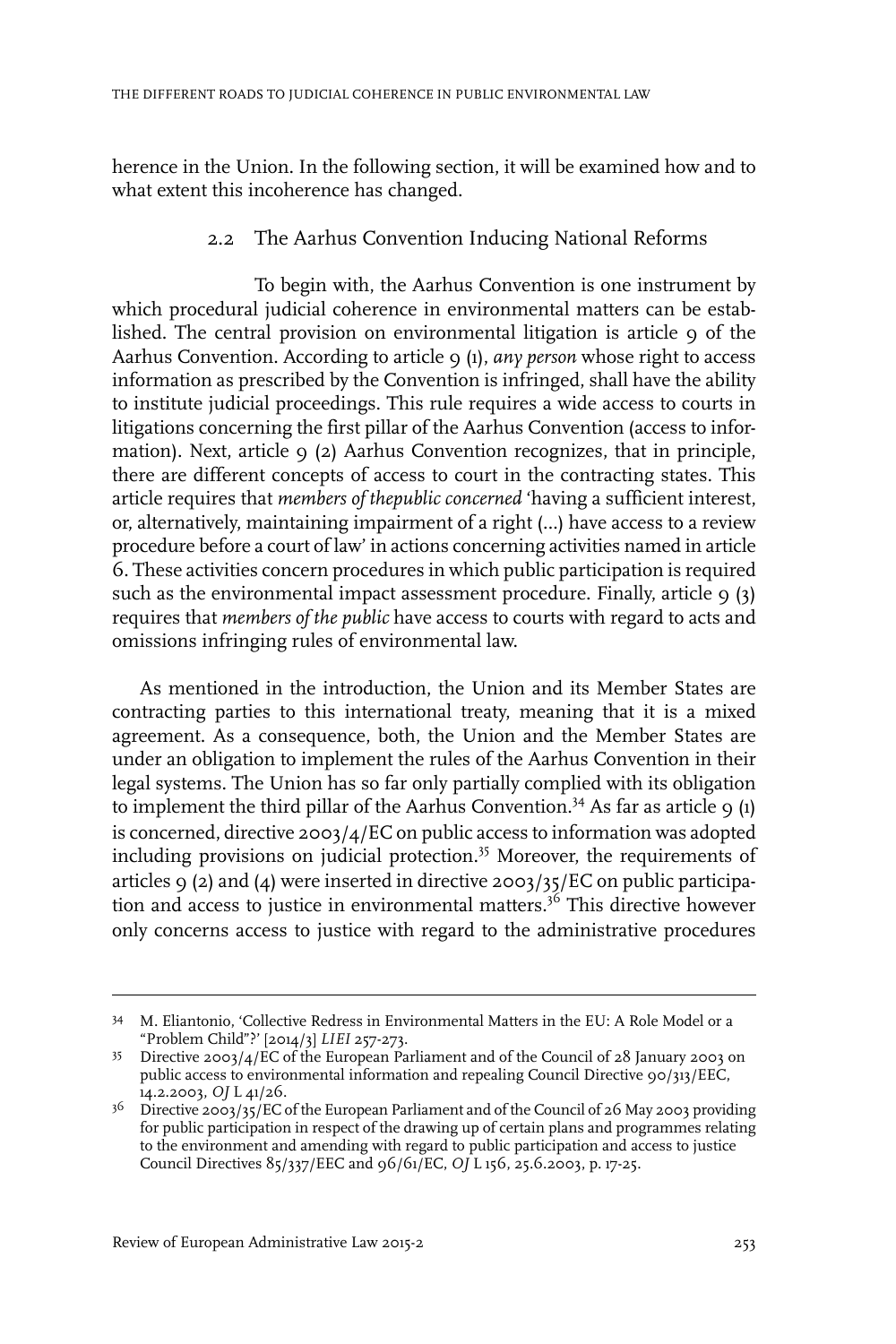prescribed in the IPPC<sup>37</sup> and the EIA directive.<sup>38</sup> Next to directive 2003/35/EC, a proposal for a directive on access to justice for the implementation of article 9 (3) was made in 2003<sup>39</sup> but the bill was withdrawn in 2014.<sup>40</sup> The Court of Justice has ruled that article  $9$  (3) cannot be relied upon directly by claimants for the purpose of accessing courts in the European Union, as the provision of the international treaty is not unconditional and as it is not sufficiently precise.<sup>41</sup> Despite this lack of complete implementation, the Union rules on access to justice which were adopted under the Aarhus Convention have formed the basis for triggering national reforms, as will be seen in the following paragraph.

In order to implement the requirements of Directive 2003/35/EC, the German legislator has adopted a separate statute on judicial protection in environmental matters.<sup>42</sup> This statute provides for special rules on access to courts for recognised environmental organisations.<sup>43</sup> It should be noted that the rules on standing only concerned environmental organisations, meaning that any other claimant had to fulfil the requirements as set out in the general statute on access to administrative courts, implying that the infringement of a subjective right under public law had to be alleged. According to the original version of the newly created statute on judicial protection in environmental matters, the condition for standing in German courts was that the environmental organisation had to claim the infringement of a rule which at least also protects the rights of individuals.<sup>44</sup> This meant that the organisation did not have to claim the infringement of a right of their own, but of a rule that protects rights of individuals. A specific problem arose with regard to the procedural rules of the European environmental impact assessment (EIA) procedure.<sup>45</sup> Pursuant to German jurisprudence, these procedural rules did not provide for individual rights under

<sup>37</sup> Council Directive 96/61/EC of 24 September 1996 concerning integrated pollution prevention and control [1996] *OJ* L257/26.

<sup>&</sup>lt;sup>38</sup> Directive  $85/337$ /EEC on the assessment of the effects of certain public and private projects on the environment [1985] *OJ* L175/40 (EIA Directive).

<sup>&</sup>lt;sup>39</sup> Proposal for a Directive of the European Parliament and the Council on access to justice in environmental matters, COM (2003) 624.

Withdrawal of Obsolete Commission Proposals, *OJ* C 153, 21.05.2014, p. 3-7. 40

In the context of litigations before a national court: C-240/09, *Lesoochranárske zoskupenie VLK* 41 v. *Ministerstvo životného prostredia Slovenskej republiky* [2011] ECR I-1255, para. 45; in the context of litigations before the Union courts: Joined Cases C-404/12 P and 505/12 P, *Council of the European Union, European Commission* v. *Stichting Natuur en Milieu, Pesticide Action Network Europe* [2015] not yet reported in the ECR, para. 47.

Gesetz über ergänzende Vorschriften zu Rechtsbehelfen in Umweltangelegenheiten nach der 42 EG Richtlinie 2003/35/EG vom 7. Dezember 2006, BGBl.I, p. 2816 (UmwRG (2006)).

<sup>43</sup> The recognition is regulated in § 3 UmwRG (2006).

<sup>§</sup> 2 (1) nr. 1 UmwRG (2006). <sup>44</sup>

<sup>45</sup> A. Scheidler, 'Rechtsschutz Dritter bei fehlerhafter oder unterbliebener Umweltverträglichkeitsprüfung' [2005/8] *NVwZ* 863.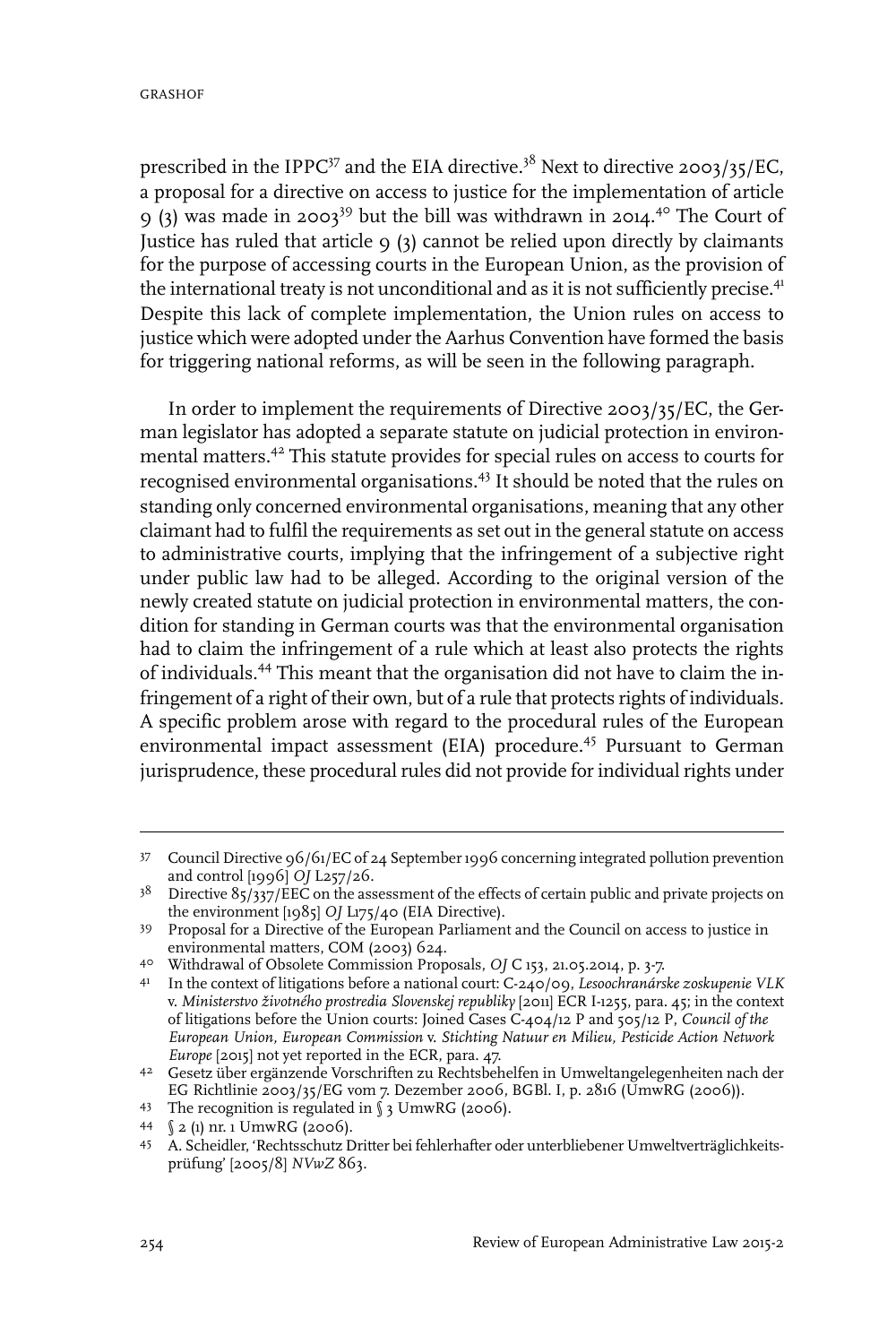public law. <sup>46</sup> Therefore, it was practically impossible for environmental organisations to receive standing in EIA cases. The issue was referred to the Court of Justice in the case of *Trianel*. <sup>47</sup> With regard to the newly created German rule on *locus standi* for environmental organisations aiming at the implementation of the Aarhus requirements, the Court of Justice held that

'it would be contrary to the objective of giving the public concerned wide access to justice and at odds with the principle of effectiveness if such organisations were not also allowed to rely on the impairment ofrules of EU environment law solely on the ground that those rules protect the public interest.<sup> $48$ </sup>

Therefore, the German rule was in breach of Union law. Since this judgment, recognised environmental organisations can access German courts in EIA cases without alleging the infringement of a norm which at least also protects individual rights.<sup>49</sup> The German legislator redrafted the statute implementing the requirements of the Aarhus Convention, granting recognised environmental organisations standing in environmental matters.<sup>50</sup> Compared to the situation described in the beginning of this section, German rules on standing for environmental organisations were broadened and thereby cautiously moved towards the standard adopted in the Netherlands and England. It should however be noted, that the ruling of *Trianel* only had a direct impact on *locus standi* for environmental organisations. Other claimants still have to claim the possible infringement of a subjective right.<sup>51</sup>

In conclusion, the reform of German rules on *locus standi* was triggered under international law and by European pressure. This reform resulted in convergences between the three legal systems. As far as the national rules on standing for environmental organisations are concerned, procedural judicial coherence has been established to the extent, that environmental organisations now have the (general) possibility to access courts in environmental matters.

See for example: VGH München, Judgment of 26 January 1993, NVwZ 1993, 906. <sup>46</sup>

C-115/09, *Bund für Umwelt und Naturschutz Deutschland, Landesverband Nordrhein-Westfalen* 47 *eV* v. *Bezirksregierung Arnsberg* [2011] ECR I-3673.

<sup>48</sup> *Ibid.*, para. 46.

OVG Münster, Judgment of 1 December 2011, Az.: 8 D 58/08.AK- juris. <sup>49</sup>

Gesetz zur Änderung des Umweltrechtsbehelfsgesetzes und anderer Umweltrechtlicher 50 Vorschriften vom 21. Januar 2013, BGBl.I, p. 95.

<sup>§</sup> 42 (2) VwGO. The narrow possibility for individuals to receive standing in these cases is however subject to criticism by some national courts: OVG NRW, Decision of 23 July 2014, 51 Az.: 8 B 356/14, NuR 2014, 663-668; OVG NRW, Judgment of 25 February 2015, Az.: 8 A 959/10, NuR 2015 491-500; VG Aachen, Decision of 28 November 2014, Az.: 3 L 224/13, EurUP 2015, 70-73.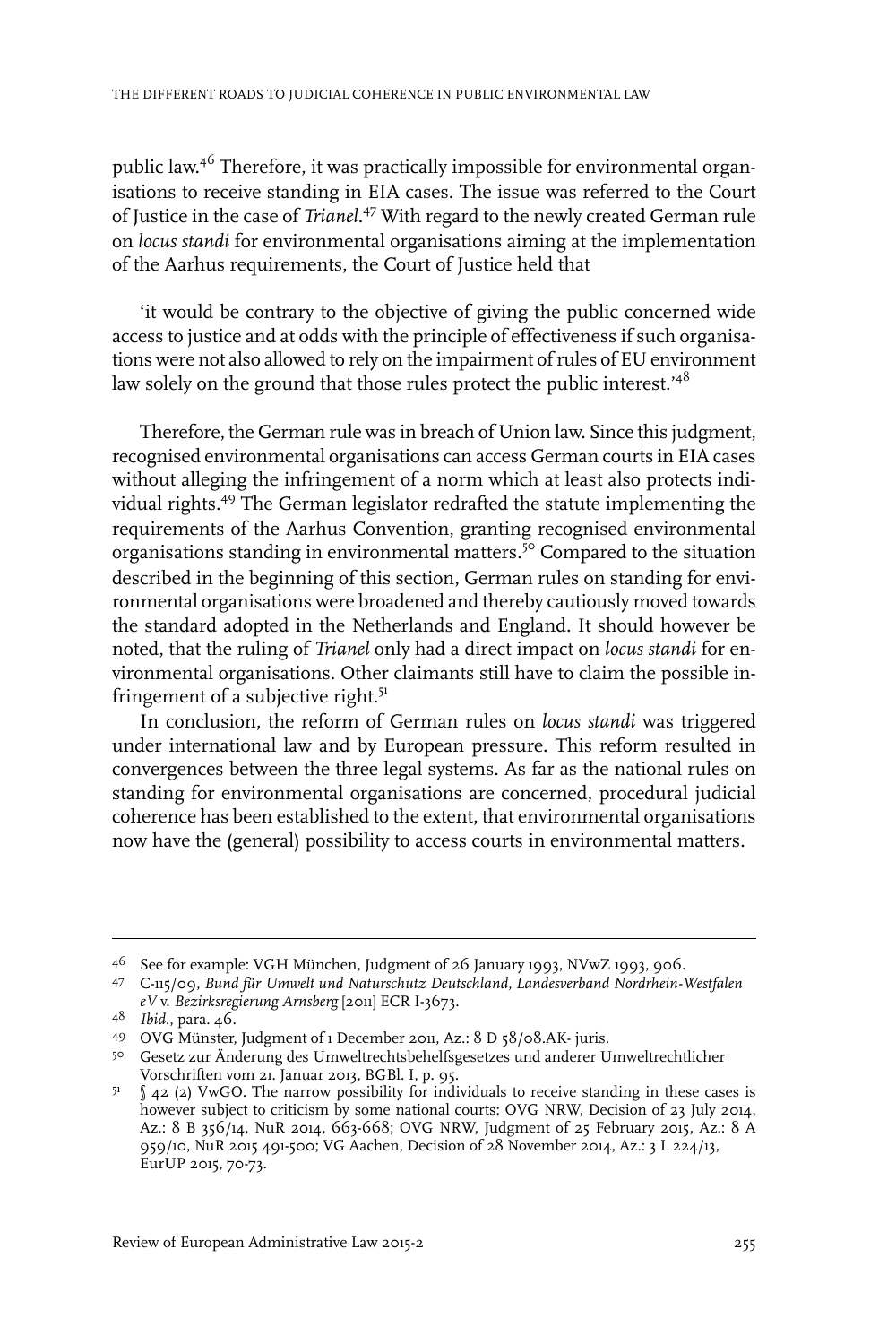#### 2.3 National Reforms Inducing Procedural Judicial Coherence

Parallel to the process of broadening rules on standing in Germany under the Aarhus Convention, access rules in the Netherlands have been in a process of restriction. This 'fall of access to justice'<sup>52</sup> in the Netherlands was caused by different national developments. To begin with, the *actio popularis* was abolished in a national legislative reform in 2005.<sup>53</sup> A reason for this was the aim to reduce the number of environmental litigations.<sup>54</sup> Since this reform, claimants need to qualify as interested parties under the rules of the general administrative law statute in order to receive standing in courts.<sup>55</sup> This reform was the first little step in moving away from a very liberal system of standing towards a more restrictive system of standing. A next step towards restricting rules on access was triggered by a judgment of the Council of State in a case in which an environmental organisation brought a claim against a permit for a poultry farm.<sup>56</sup> The court held that the organisation did not qualify as an interested party because the statutes of the organisation were not specific enough. According to the court it was not possible to determine which public interest the organisation intended to defend. This ruling was followed in subsequent case law.<sup>57</sup> The latest step of restricting access to justice has been the introduction of the so-called *relativiteitsvereiste* (requirement of connection) into Dutch administrative law. <sup>58</sup> This requirement stipulates that the

'administrative judge does not annul an administrative decision because it infringes written or unwritten rules or general principles if this rule or principle

H. Tolsma, K. de Graaf & J.H. Jans, 'The Rise and Fall of Access to Justice in the Netherlands' 52 [2009/2] *JEL* 315.

Wet van 26 mei 2005 tot aanpassing van diverse wetten aan de Wet uniforme openbare 53 voorbereidingsprocedure Awb (Aanpassingswet uniforme openbare voorbereidingsprocedure Awb) *Stb.* 2005, 282 (Statute to amend various laws with regard to the statute on the uniform decision making procedure).

<sup>54</sup> Memorie van Toelichting 2003/2004, nr. 29421, nr. 3, p. 3, 4.

Article 1:2 Awb. <sup>55</sup>

<sup>56</sup> ABRvS 1 October 2008, nr. 200801150/1, AB 2008, 348 with a comment by Michiels.

See for exmaples: ABRvS 14 January 2009, nr. 200800497/1; ABRvS 9 September 2009, nr. 57 200802966 $\overline{1}$ , JM 2008/141 with a comment by van Velsen; ABRvS 2 May 2012, nr. 201011273/1/A4; ABRvS 12 December 2012, nr. 201206403/1/T4; ABRvS 27 February 2013, nr. 201112182/1/R3.

The *relativiteitsvereiste* was introduced with the Wet van 18 maart 2010, houdende regels met 58 betrekking tot versnelde ontwikkeling en verwenzelijking van ruimtelijke en infrastructurele projecten (Crisis- en herstelwet), *Stb.* 2010, 135; Article 1.9 Chw applied until 1 January 2013, *Stb.* 2012, 682. Since then, it has become generally binding for administrative law in article 8:69 a Awb (Wet van 20 december tot wijziging van de Algemene Wet bestuursrecht en aanverwante wetten met het oog op enige verbeteringen en vereenvoudigingen van het bestuursprocesrecht (Wet aanpassing bestuursprocesrecht), *Stb.* 2012, 684).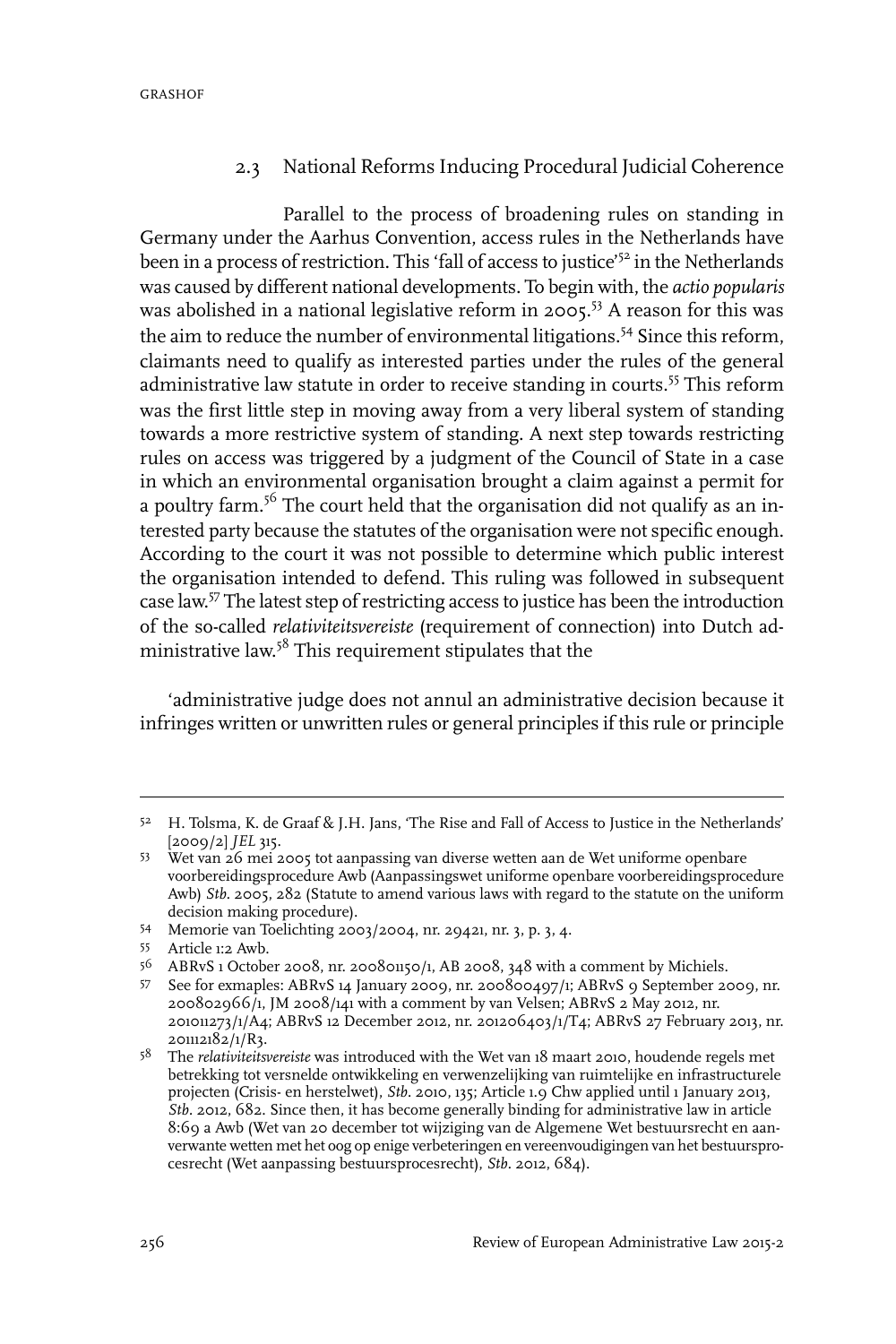evidently does not aim at protecting the interest of those who want to rely on it.'<sup>59</sup>

This rule does not aim at preventing the admissibility of a claim in the courts, but its purpose is to prevent the annulment of an administrative decision once standing in courts has been granted at the stage of admissibility, if in a certain case, there is no sufficient connection between the claimant and the rule which has been infringed.<sup>60</sup> Thus, the admissibility of the claim of individuals and environmental organisations is still assessed according to the question of whether they can be qualified as interested parties under the general rules of administrative law.<sup>61</sup> However, when it comes to the merits of the case, the rule in question must aim at the protection of the interest of the claimant. This new rule has similarities with the German doctrine explained above, but there are also important differences.<sup>62</sup>

The first difference is that in Germany, the infringement of a rule which *at least also* protects the *rights* of individuals is required, whereas in the Netherlands, a decision will not be annulled if the rule in question *obviously does not* aim at protecting the *interests* of the claimant. The difference between 'rights' and 'interests' becomes apparent, when comparing the national interpretation of similar rules, for example the provisions of the European EIA procedure, which are applicable in both legal systems. According to the traditional German doctrine and jurisprudence, most steps in the EIA procedure do not provide for individual rights under public law. Therefore, many claimants, including environmental organisations, were for a long time factually barred from accessing courts in EIA cases. The situation only began to change with the ruling of the Court of Justice in *Trianel*, and it changed only to the extent that recognised environmental organisations were vested with the possibility to access courts without being required to claim the infringement of an individual right under public law.<sup>63</sup> Contrary to this, in the Netherlands, provisions of the EIA procedure can aim at the protection of the interests of the claimant. For example in a case decided by the Dutch Council of State in October 2014, an association brought a claim on the ground that a strategic environmental assessment<sup>64</sup> was

Own translation; the rules of 1.9 Chw and 8:69 a Awb are identical. <sup>59</sup>

 $60$  ABRvS 19 February 2014, nr. 201303313/1/A4, para. 3, M&R 2014/80 with a comment by Soppe. <sup>61</sup> Art. 1:2 Awb.

 $62$  R.J.N. Schlössels, B.J. van Ettekoven, B. Schueler & M. van Harten, 'Een Schutznorm in het bestuursproces: selectief winkelen bij de buren?' [2007/38] *NTB* 2007 245; P. Willemsen, 'Een relativiteitseis in het bestuursprocesrecht: meer rechtsbescherming? Een vergelijking tussen het Nederlandse en het Duitse bestuursprocesrecht' [2010/8] *Trema* 345-350.

<sup>63</sup> See *supra* 2.2.

 $^{64}$  Directive 2001/42/EC of the European Parliament and of the Council of 27 June 2001 on the assessment of the effects of certain plans and programmes on the environment, *OJ* L 197, 21.7.2001, p. 30-37.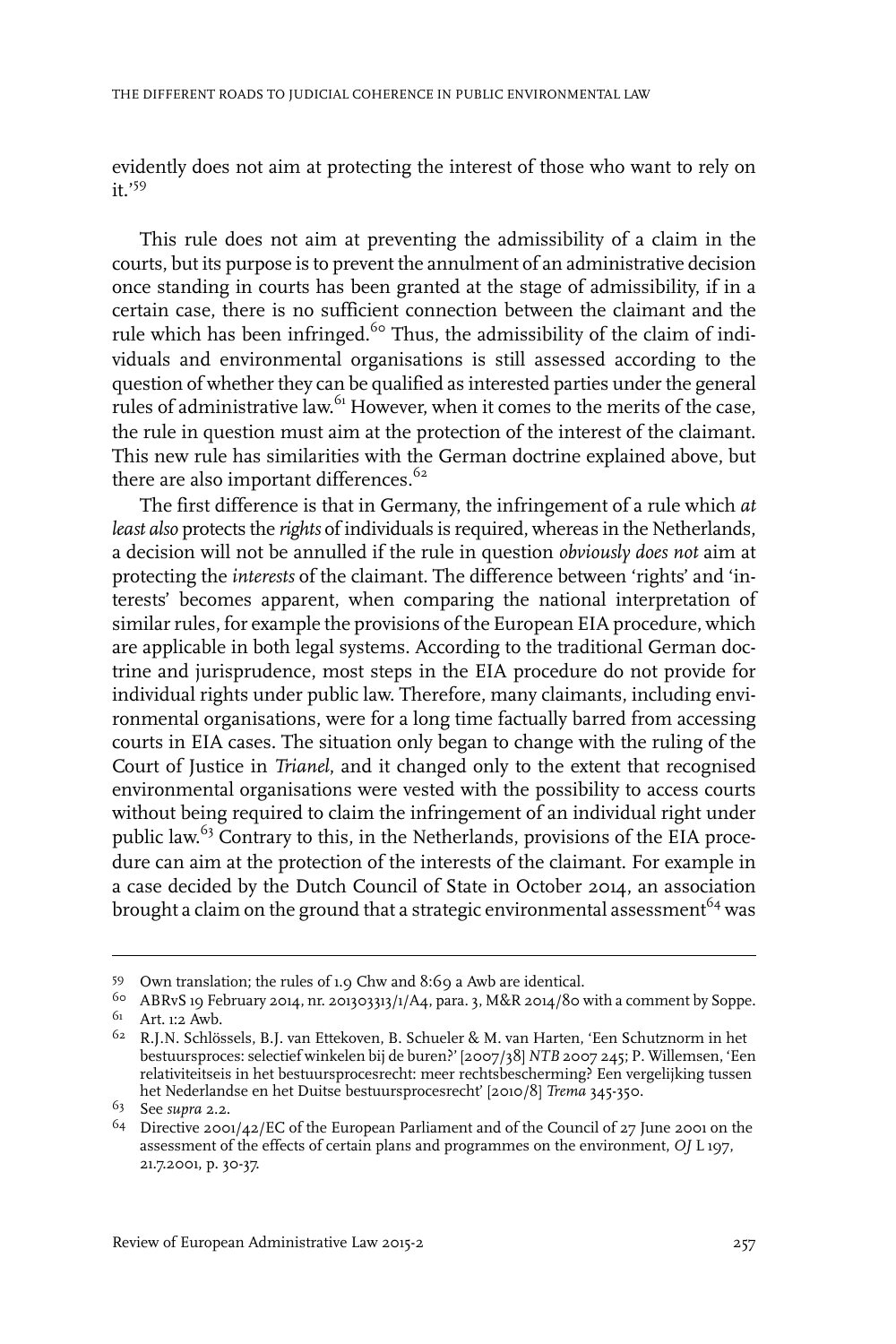wrongfully omitted.<sup>65</sup> According to the association's statutes, their aim was the preservation of the cultural and historic heritage of a municipality. The interest of this association was the protection of a good *woon- en leefklimaat* (good and healthy environment for living). Due to the fact that in a strategic environmental assessment, also the effects of the plan on the cultural and historic heritage have to be described, the court found that these procedural rules also protect the interests of the association. Hence, the *relativiteitsvereiste* did not prevent the court from annulling the administrative decision.<sup>66</sup> This case illustrates that with regard to the EIA procedure, the Dutch concept of 'interests' is broader than the German interpretation of 'rights'.

Another difference concerns the stage at which the 'connection' between the claimant and the rule infringed is raised in court. In Germany, the general rule is that the claimant has to allege the potential infringement of an individual right under public law already at the stage of the admissibility of the claim.<sup>67</sup> Hence, the *Schutznorm* requirement is a hurdle for accessing the courts. In the case that the claim is admissible, the court will subsequently assess whether the rule infringed actually aimed at protecting the rights of the claimant at the stage of the merits of the case.<sup>68</sup> An exception to this assessment in two stages is made for environmental organisations which are granted standing under the special rules implementing some of the requirements of the Aarhus Convention. These organisations do not need to allege the potential infringement of a rule protecting at least also the rights of individuals.<sup>69</sup>In order to be successful with their claim, a rule has to be infringed which aims at the protection of the environment and the interests of the environmental organisation as provided for in their statues have to be affected.<sup>70</sup> As explained previously, in the Netherlands, the *relativiteisvereiste* is not a hurdle for accessing court, but it only plays a role when the judge has to determine whether or not the remedy sought can be granted.

Despite these differences, the German and the Dutch rule have in common that in practice, claimants not having a special connection with the infringed rule will be prevented from successfully challenging decisions dealing with environmental law in national courts. In this regard, there is convergence between the litigation rules of these two Member States.

ABRvS Judgment of 1 October 2014, nr. 201307140/1/R1. <sup>65</sup>

<sup>66</sup> ABRvS Judgment of 1 October 2014, nr. 201307140/1/R1, para. 4.8.

 $67 \quad \text{(42 (2) VwGO.}$ 

 $68$  (113 (1) VwGO.

<sup>&</sup>lt;sup>69</sup>  $\int$  2 (1) UmwRG; under nature protection law, standing is granted on the basis of  $\int$  64 Bundesnaturschutzgesetz (BNatSchG).

 $7°$  (2(5) UmwRG.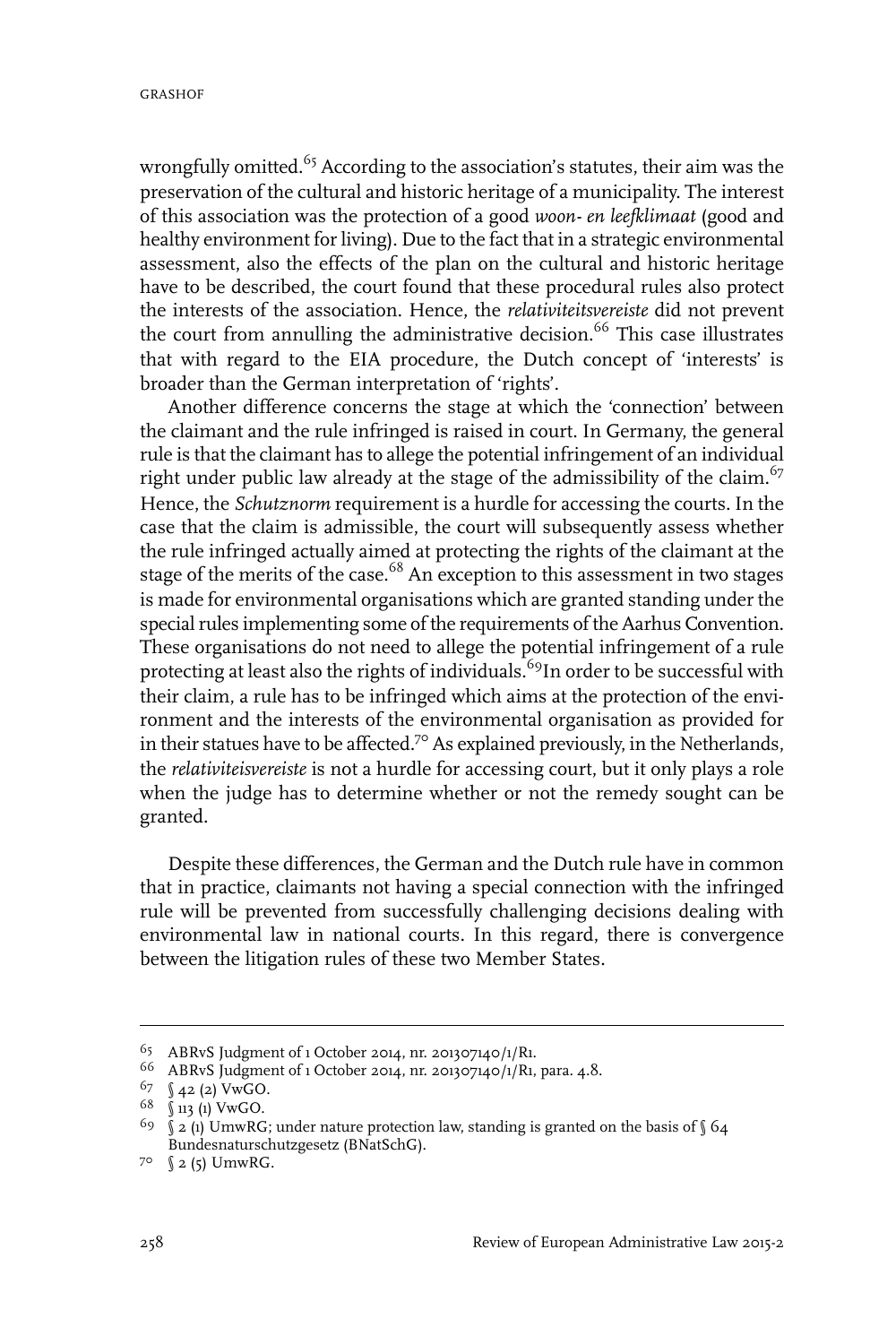So far, this section has focused on the creation of judicial procedural coherence between the Dutch and the German legal system. The question remains whether any convergences between these legal systems and the English legal system can be detected. As set out in the introduction to this section, the English approach to standing has always been comparably broad, also in environmental matters and this approach did not change. This was confirmed a recent judgment of the UK Supreme Court in *Walton*. <sup>71</sup> In this case, an individual brought an action against schemes and orders made by the Scottish Ministers concerning the construction of a bypass in the vicinity of Aberdeen. Mr. Walton was granted standing, because

'he made representations to the Ministers (…) He took part in the local inquiry held under the Act. He is entitled as a participant in the procedure to be concerned that, as he contends, the Ministers have failed to consult the public as required by law and have failed to follow a fair procedure. He is not a mere busybody interfering in things which do not concern him. He resides in the vicinity of the western leg of the WPR. Although that is some distance from the Fastlink, the traffic on that part of the WPR is estimated to be greater with the Fastlink than without it. He is an active member of local organisations concerned with the environment, and is the chairman of the local organisation formed specifically to oppose the WPR on environmental grounds. He has demonstrated a genuine concern about what he contends is an illegality in the grant of consent for a development which is bound to have a significant impact on the natural environment'.<sup>72</sup>

Hence, when the German legal system was obliged to broaden its rules as far as environmental organisations are concerned, and when the Dutch system was in a process of constriction because of national reforms, the English rules on standing remained liberal and no national reforms induced convergences with the other two legal systems. In comparison with the legal systems of Germany and the Netherlands, the English rules on standing are broader, especially as far as individuals are concerned. Therefore, in conclusion, there is only partially procedural judicial coherence between the three legal systems.

*Walton* v. *The Scottish Ministers* [2012] UKSC 44; [2013] 1 *CMLR* 28. <sup>71</sup>

*Ibid.* [88]. <sup>72</sup>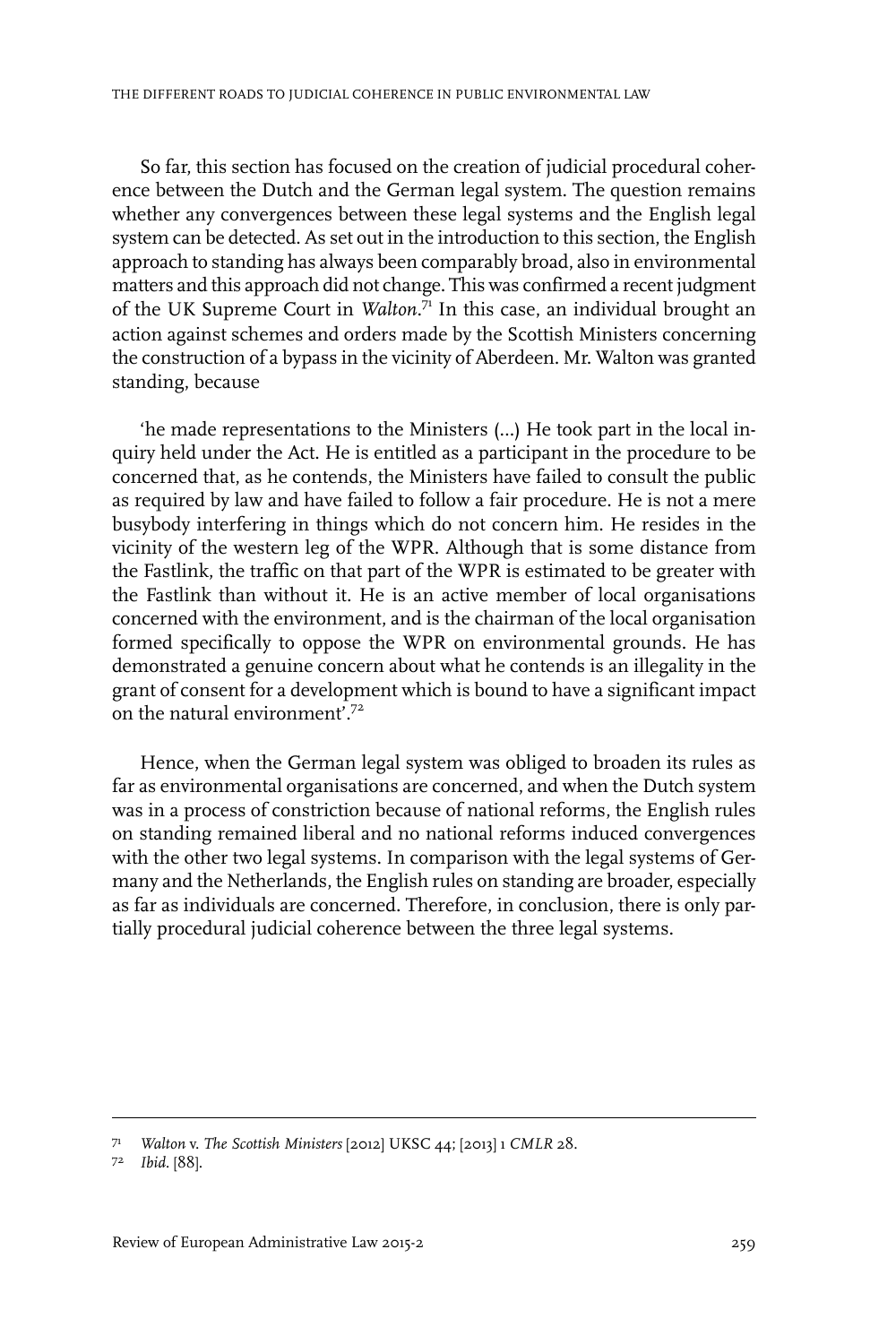### **3 Rules on Time Limits**

3.1 The Legal Situation before the Adoption of the Aarhus Convention

Before the adoption of the Aarhus Convention, rules on time limits for bringing litigations to administrative courts in environmental matters were different in the Union. Whereas under the general administrative rules in Germany and the Netherlands, strict time limits were fixed at one month<sup>73</sup> and six weeks<sup>74</sup> respectively, the English rule for bringing actions for judicial review was less strict. According to English law, applications for judicial review had to be made 'promptly' and 'no later than three months after the grounds to make the claim first arose'.<sup>75</sup> In the following, it will be described how and to what extent procedural judicial coherence has been established.

#### 3.2 No Reforms under the Aarhus Convention

The development towards procedural judicial coherence with regard to time limits was not triggered by the adoption of the Aarhus Convention. Article 9 (4) of the Aarhus Convention and the respective Union norms<sup>76</sup> require that national litigation procedures shall be timely. The implementation guide of the Aarhus Convention explains that timeliness means that Member States should ensure an 'expeditious' review processes, explicitly naming the possibility of introducing time limits for entire court proceedings.<sup>77</sup> However, the Convention does not prescribe a specific time limit. Hence, there is no strict benchmark against which the different national rules on time limits for bringing administrative litigations to court could be tested. Nevertheless, national rules on time limits have been in a process of transformation as will be explained in the following section.

3.3 National Reforms Inducing Procedural Judicial Coherence

In environmental matters, neither the Union legislator, nor the Court of Justice has so far interfered with the national time limits for making claims in administrative litigations of the three legal systems under analysis. However, the issue of time limits under English law was subject to a

<sup>§</sup> 74 VwGO. <sup>73</sup>

Art. 6:7 Awb. <sup>74</sup>

<sup>75</sup> Rule 54.5 (1) Civil Procedure Rules (CPR).

<sup>76</sup> Art. 11 (4) EIA Directive; Article 16 (4) IPPC Directive.

J. Ebbesson, H. Gaugitsch, J. Jendroska, F. Marshall & S. Stec, *The Aarhus Convention: An* 77 *Implementation Guide* (2014) 201.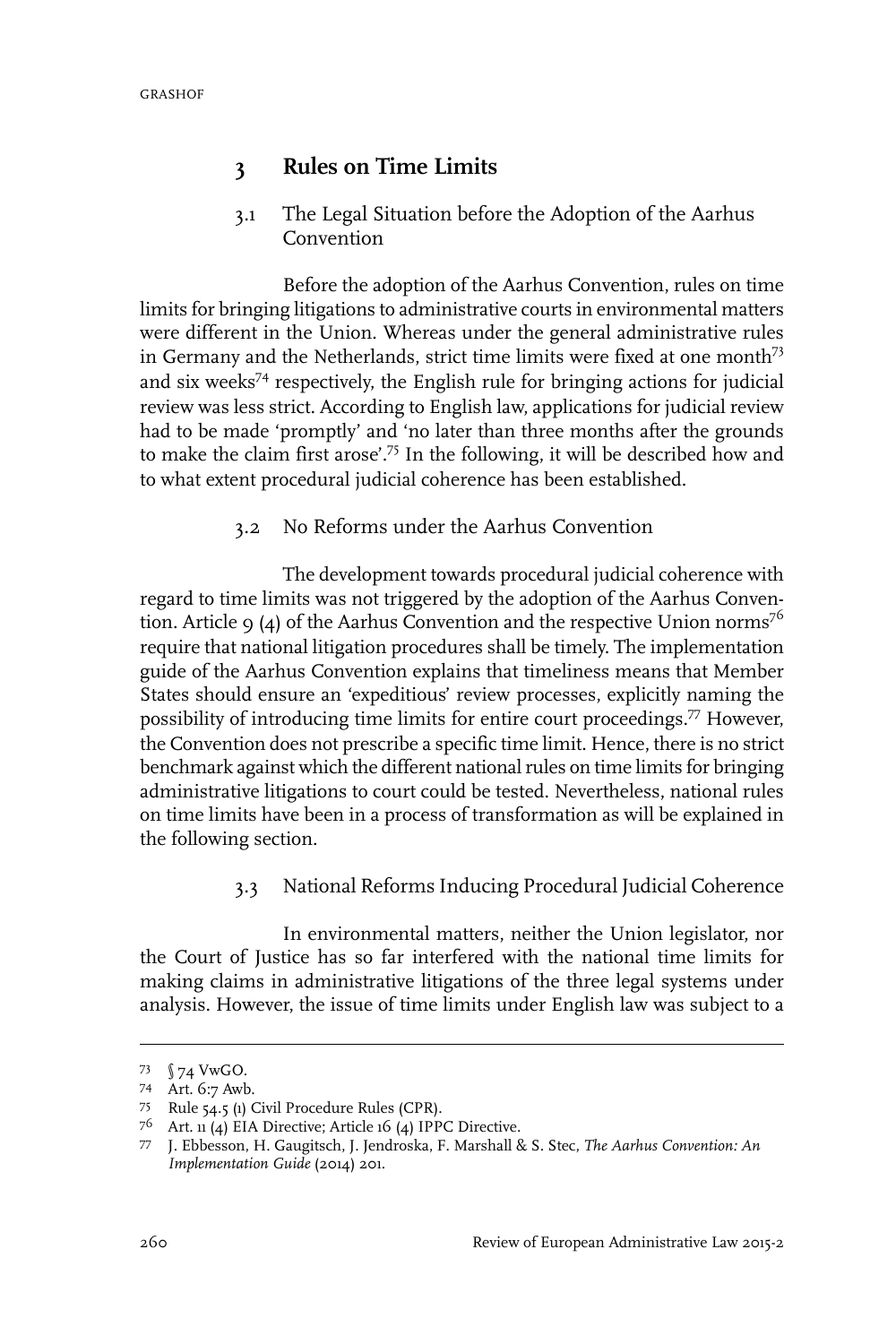reference for preliminary ruling in the case of *Uniplex*, concerning Union rules on public contracts.<sup>78</sup> In this case, the Court of Justice ruled that with regard to the enforcement of the specific public procurement regulation at stake, English litigation rules were in breach of Union law. According to the court, the English rules were not sufficiently clear and precise, and the discretion of the national court created too much uncertainty. <sup>79</sup> In the aftermath of this ruling, the English legislator adopted more stringent rules for cases brought under the Union rules on public contracts.<sup>8</sup> This reform however did not concern other areas of the law apart from the rules on public procurement. As far as actions for judicial review under environmental law are concerned, the general rule requiring a prompt application which is made no later than three months was partially abandoned with the adoption of the Civil Procedure Rules (CPR) in  $2013$ .<sup>81</sup> With this reform, the national legislator decided to modify the rules regarding time limits for claims brought under the English planning law system. Since April 1<sup>st</sup> of that year, judicial review cases dealing with decisions under planning law have to be brought within a time limit of six weeks. $82$  According to the explanatory memorandum, 'the policy intention for shortening time limits is to reduce delay'<sup>83</sup> in proceedings. By this means, the time limit of judicial review in planning cases is aligned to the time limit that applies under the rules of statutory appeal<sup>84</sup> in planning law.<sup>85</sup> The reform was preceded by a government consultation, in which the majority of consultees opposed the shortening of time limits.<sup>86</sup> However, especially from the side of business and public authorities, the reform was supported, as the brief time limit would reduce the period of uncertainty in which legal challenges could be brought and as the reform would clarify the *Uniplex* ruling.<sup>87</sup> In reducing the time limit, the English litigation regime in environmental matters has adopted a standard which is similar to the rules provided for in the Netherlands and in Germany. Thus, there are convergences between the national litigation systems and, at

C-406/08, *Uniplex (UK) Ltd* v. *NHS Business Services Authority* [2010] ECR I- 817. 78

<sup>79</sup> *Ibid.*, para. 43.

<sup>80</sup> The Public Procurement (Miscellaneous Amendments) Regulation 2011, No. 2053.

 $81$  The Civil Procedure (Amendment No. 4) Rules 2013, No. 1412 (L.14).

 $82$  Rule 54.5 (5) CPR.

 $83$  Explanatory Memorandum to the Civil Procedure (Amendment No. 4) Rules 2013, no.1412  $(L.14)$ , at 7.3.

<sup>84</sup> Under section 288 TCPA.

 $85$  Explanatory Memorandum to the Civil Procedure (Amendment No. 4) Rules 2013, no.1412 (L.14), at 7.3.

 $^{86}$  Reform of Judicial Review: the Government Response, April 2013, at 15, available at www.consult.justice.gov.uk/digital-communications/judicial-review-reform/results/ govt-response-judicial-review-proposals-for-reform-april-2013.pdf (last visited 20.06.2015).

 $87$  Reform of Judicial Review: the Government Response, April 2013, at 17.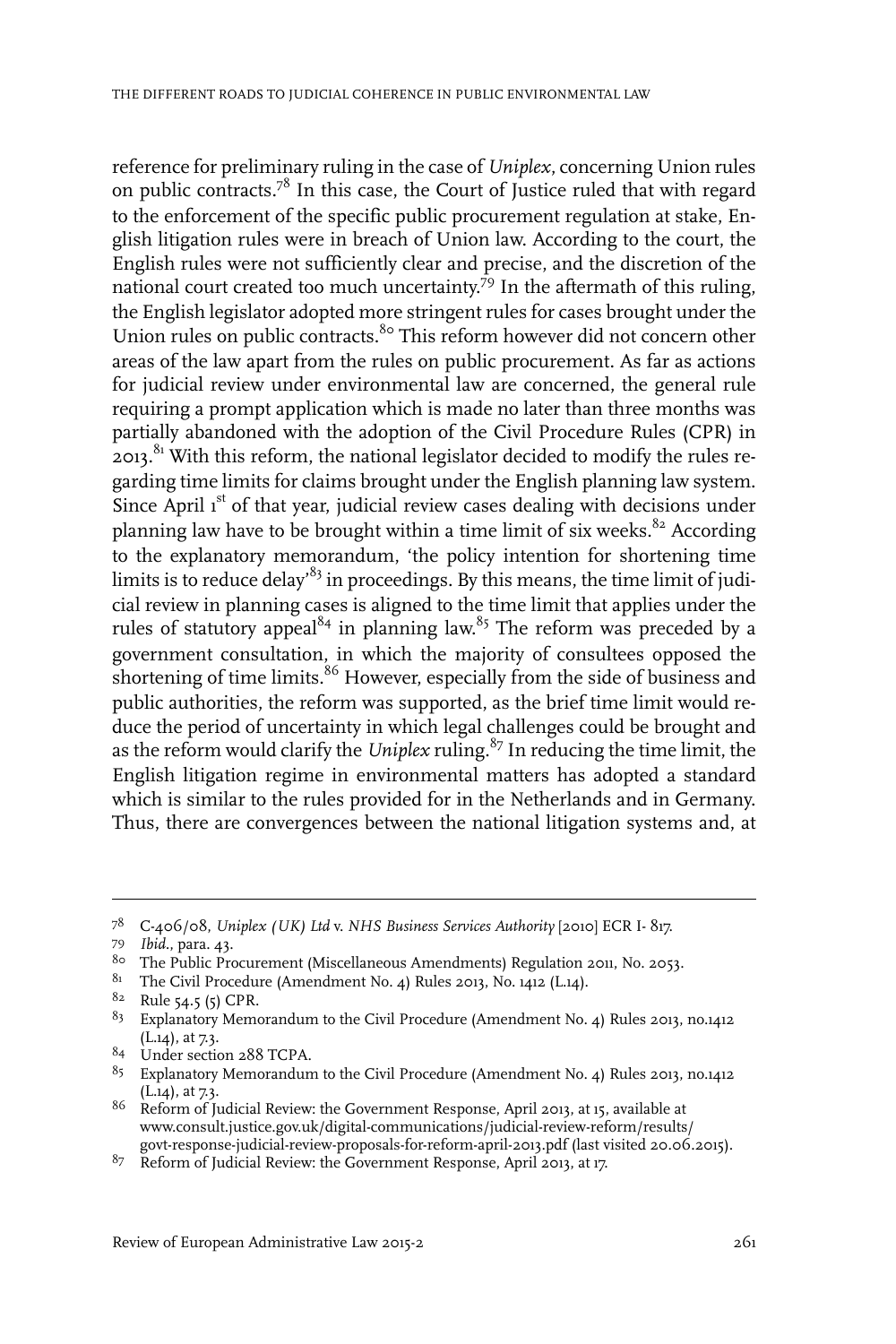least as far as cases falling under the English planning regime are concerned, procedural judicial coherence is established.

## **4 Rules on Costs**

4.1 The Legal Situation before the Adoption of the Aarhus Convention

Differences between legal systems also existed with respect to the rules on costs in environmental proceedings. This section will mainly focus on cost orders made by courts. Whereas Dutch legislation provides for a system of one-way cost shifting, the German and English systems are based on the loser-pays principle.

The Dutch system of one-way cost shifting means that in practice only public authorities are ordered to pay costs. In case an action for judicial review is successful, the administrative authority will have to reimburse the court fees of the claimant.<sup>88</sup> If the action for judicial review is not successful, the judge will not order the reimbursement of court fees. $89$  In addition to that, administrative judges can make cost orders, which are in principle only directed at the public authority.<sup>90</sup> The calculation of procedural costs is based on an administrative statute, listing the costs which are eligible for cost orders.<sup>91</sup> This system has the consequence that the cost risk for claimants (in environmental matters) is very limited.

Contrary to the approach adopted in the Netherlands, the German system of cost orders is based on the principle that the losing party has to pay the winning party's costs. $92$  Thus, in case the administrative authority loses the case, the authority has to bear the costs of the claimant, including court fees and other expenditures. Vice-versa, if the claimant is not successful, they have to bear the costs of the administrative authority. This system has the consequence that claimants (in environmental matters) incur the risk of high costs when bringing litigations to administrative courts.

<sup>88</sup> Art. 8:74 (1) Awb.

<sup>89</sup> L.J.A. Damen et al., *Bestuursrecht* (Den Haag 2012) 351.

*Ibid.*, 353. <sup>90</sup>

<sup>91</sup> Besluit van 22 december 1993, houdende nadere regels betreffende de proceskostenveroordeling in bestuursrechtelijke procedures, *Stb.* 1993, 763.

<sup>9&</sup>lt;sup>2</sup> \ 154 VwGO.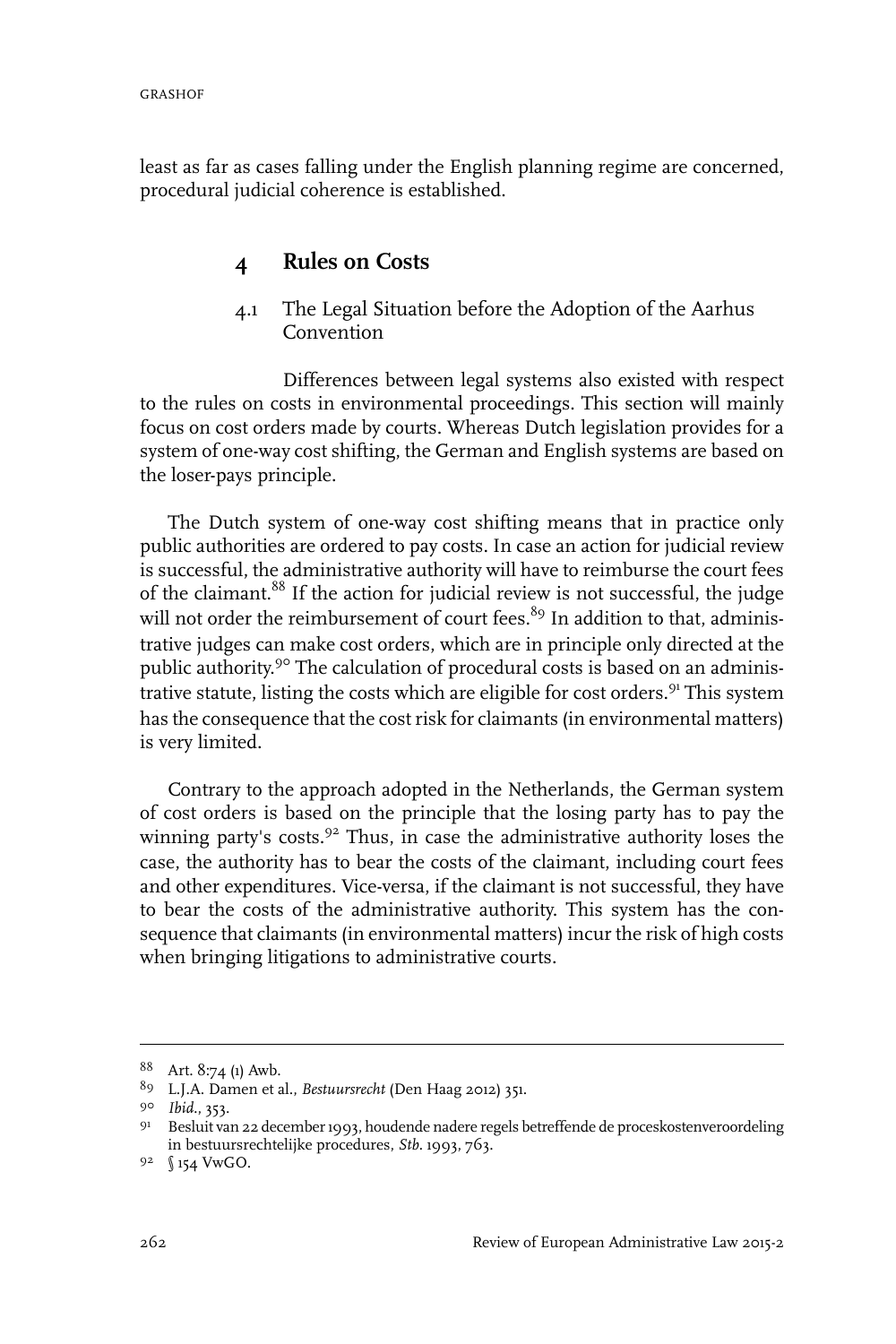Similar to the German system, rules on cost orders in England are based on the loser pays principle.<sup>93</sup> In England, costs for environmental litigation have traditionally been very high because of high court fees and costs of lawyers, the latter being particularly high because of the adversarial nature of the English legal system.<sup>94</sup> Moreover, there was no system in place that would have covered the high costs incurred by the losing party. As will be shown in the next section, the English system of costs had to be reformed under the requirements of the Aarhus Convention.

#### 4.2 The Aarhus Convention Inducing National Reforms

Article  $\varphi$  ( $\varphi$ ) of the Aarhus Convention and the respective implementing legislation requires that environmental litigations should not be 'prohibitively expensive'. The interpretation of the expression 'not prohibitively expensive' has triggered intensive debates, especially with regards to the costs regime in the UK. At the national level, Lord Justice Jackson presented his findings on civil litigation rules in 2009 which showed that, particularly in environmental cases, costs constituted a barrier to access to justice.<sup>95</sup> Furthermore, a working group guided by Lord Justice Sullivan identified excessive costs as the key element limiting access to justice in environmental matters.<sup>96</sup> In further empirical research, it was found that 56% of cases in which clients were advised by lawyers to proceed with litigation, this was not done due to costs.<sup>97</sup> The Aarhus Compliance Committee had to express its opinion on the English cost regime several times, and it found that costs were prohibitively expensive.<sup>98</sup> In the Union, the Court of Justice had to rule on the requirement of 'not prohibitively expensive costs' with regard to English rules in two cases.<sup>99</sup> The first case was a reference for preliminary ruling referred to the Court of Justice in the case of *Edwards andPallikaropoulos* concerning a cost order, according to

<sup>93</sup> Rule 44.3 (2) CPR.

Report of the Working Group on Access to Environmental Justice, *Ensuring Access to Environ-*94 *mental Justice in England and Wales*, 2008, available at www.wwf.org.uk/filelibrary/pdf/ justice\_report\_08.pdf (last visited: 20.06.2015).

R. Jackson, *Review of Civil Litigation Costs: Final Report*, The Stationery Office, 2010. <sup>95</sup>

Report of the Working Group on Access to Environmental Justice, *Ensuring Access to Environ-*96 *mental Justice in England and Wales*, 2008, available at: www.wwf.org.uk/filelibrary/pdf/ justice\_report\_08.pdf (last visited: 23.1.2015).

The Environmental Law Foundation, *Cost Barriers to EnvironmentalJustice, A Report in Association* 97 *with BRASS*, December 2008, available at: www.unece.org/fileadmin/DAM/env/pp/ compliance/C2008-33/correspondence/FrELF\_Report2009.pdf (last visited 20.06.2015).

<sup>98</sup> Communication ACCC/C/2008/23; Communication ACCC/C/2008/33, Communication ACCC/C/2009/38.

C-260/11, *The Queen, on the application of David Edwards and Lilian Pallikaropoulos* v. *Environment* 99 *Agency and Others* [2013] not yet published; C-530/11, *European Commission* v. *United Kingdom of Great Britain and Northern Ireland* [2014] not yet reported.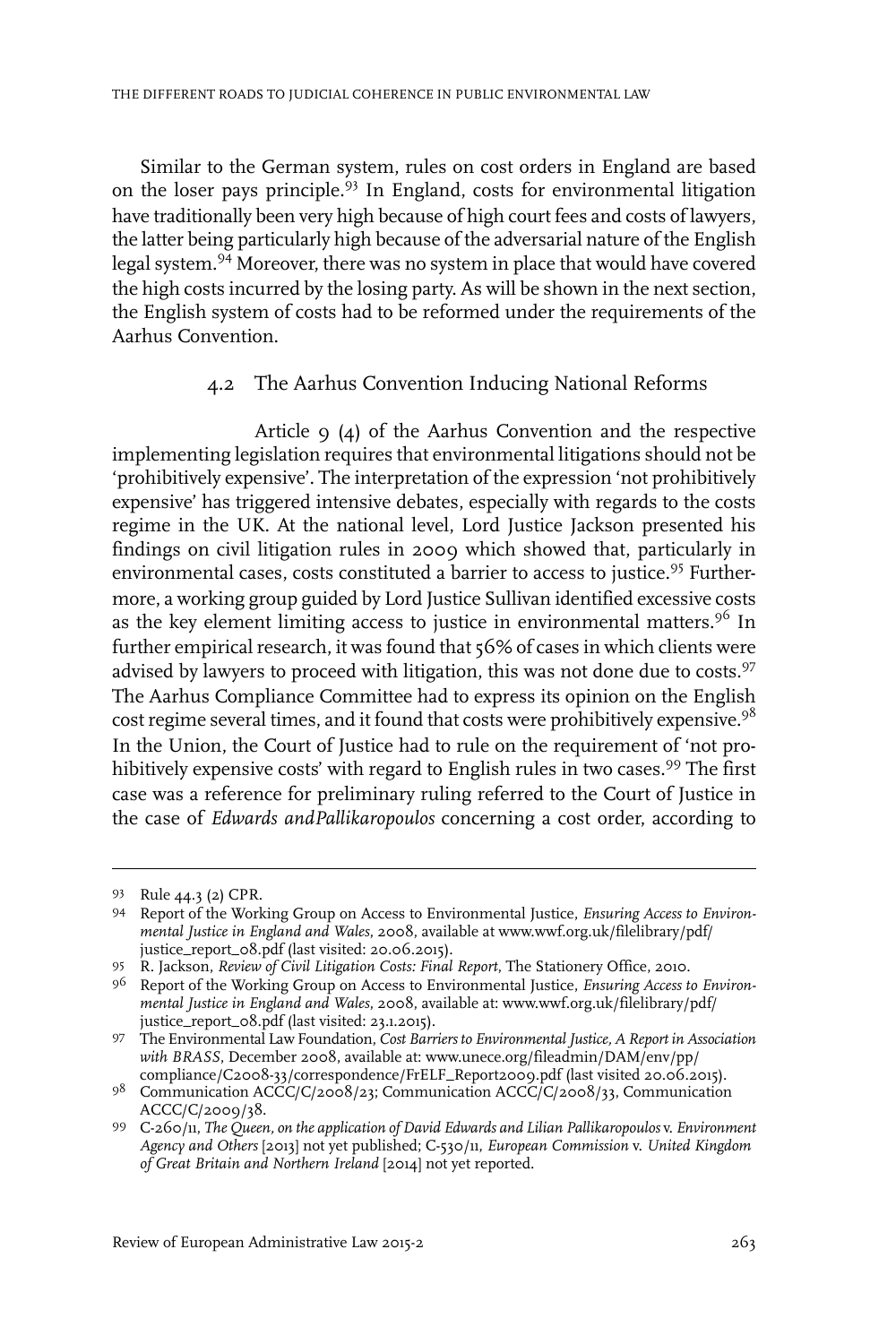which Mrs. Pallikaropoulos, after having lost her case in the national courts, was ordered to pay the costs of the public authority.<sup>100</sup> The Court of Justice held that the courts have to make an objective analysis of the amount of costs and have to take the claimant's financial situation into consideration.<sup>101</sup> Moreover, the court

**'**may also take into account the situation of the parties concerned, whether the claimant has a reasonable prospect of success, the importance of what is at stake for the claimant and for the protection of the environment, the complexity of the relevant law and procedure, the potentially frivolous nature of the claim at its various stages, and the existence of a national legal aid scheme or a costs protection regime."<sup>102</sup>

Additionally, the fact that the claimant was not deterred from bringing a claim is not sufficient for the conclusion that costs are in compliance with the Aarhus requirement.<sup>103</sup> Taking this guidance by the Court of Justice into account, the national court in the end found that the cost order of  $f_1$  25,000 against Mrs. Pallikaropoulos could be upheld.<sup>104</sup>

In a second case, the European Commission had brought infringement proceedings against the UK for failing to comply with its obligations under the Union directives implementing the Aarhus Convention.<sup>105</sup> In its judgment, the Court of Justice had to deal with the general costs regime applicable in environmental litigations. After having repeated the findings of *Edwards*, the court assessed the English rules on protective cost orders, which it considered to be incompatible with directive 2003/35/EC.<sup>106</sup> Moreover, the court held that the

'regime laid down by case-law does not ensure the claimant reasonable predictability as regards both whether the costs of the judicial proceedings in which he becomes involved are payable by him and their amount, although such predictability appears particularly necessary because, as the United King-

C-260/11, *The Queen, on the application of David Edwards and Lilian Pallikaropoulos* v. *Environment* 100 *Agency and Others* [2013] not yet published.

<sup>&</sup>lt;sup>101</sup> *Ibid.*, para. 40.

<sup>&</sup>lt;sup>102</sup> *Ibid.*, para. 46.

*Ibid.*, para. 47. 103

*R (on the application of Edwards and another (Appellant)* v. *Environment Agency and others (Re-*104 *spondents) (No.2)* [2013] UKSC 78.

C-530/11, *European Commission* v. *United Kingdom of Great Britain and Northern Ireland* [2014] 105 not yet reported.

*Ibid.*, para. 57. 106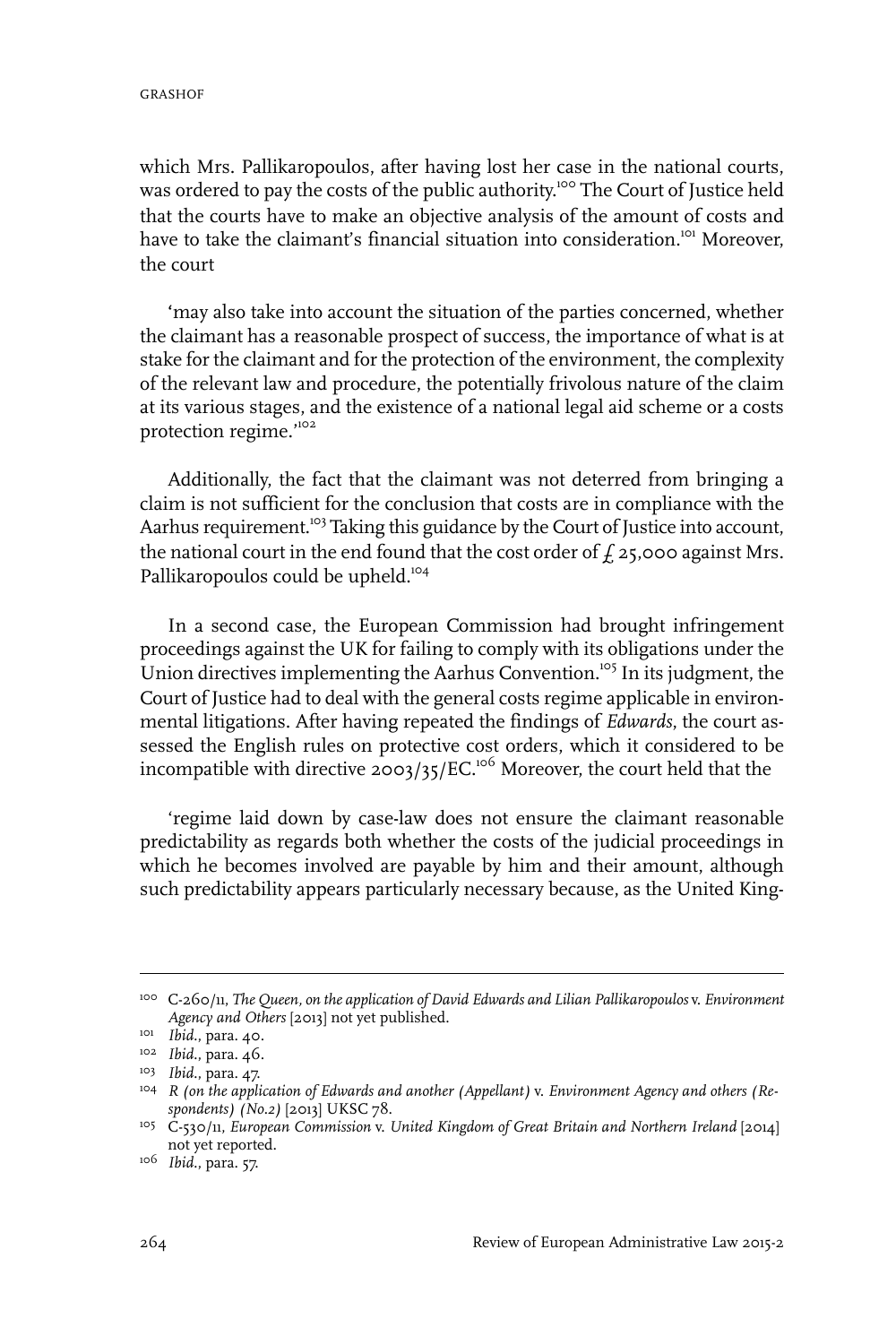dom acknowledges, judicial proceedings in the United Kingdom entail high lawyers' fees."107

In addition to these breaches of Union law, the Court of Justice found that also the practice of requiring cross-undertakings in actions for interim relief in environmental matters 'constitutes an additional element of uncertainty and imprecision so far as concerns compliance with the requirement that proceedings not be prohibitively expensive.<sup>108</sup>

As a consequence of these European judgments, the communications of the Aarhus compliance committee and national criticism, the English legislator finally redrafted the rules on costs in claims falling under the scope of the Aarhus Convention. For this purpose, a separate section was inserted in the CPR with the title 'Aarhus Convention Claims'.<sup>109</sup> This section provides for a cost cap at  $\ddot{f}$  5000 for individuals and a cap of  $\ddot{f}$  10.000 for other claimants. On the side of the defendant, costs are capped at  $\ddot{f}$  35,000.<sup>110</sup>

#### 4.3 Independent National Reforms Inducing Procedural Judicial Coherence?

At the same time as the English reform process was triggered under the Aarhus Convention and Union pressure, the Dutch legislator discussed the adoption of a bill for full cost recovery in administrative litigations, independent from any previous interference by the Union.<sup>111</sup> The aim of the bill was to amend the existing legislation on court fees so that the fees would fully cover the costs incurred at the courts. Hence, parties bringing court proceedings would have been responsible for their expenses themselves, and not the wider public. The bill was however fiercely criticised<sup>112</sup> and finally abandoned.<sup>113</sup> An important concern that was raised in the debates was the compatibility of the planned reform with international obligations.<sup>114</sup> The international obligations

<sup>&</sup>lt;sup>107</sup> *Ibid.*, para. 58.

<sup>&</sup>lt;sup>108</sup> *Ibid.*, para. 71.

<sup>109</sup> Rule 45.41 (2) CPR.

<sup>&</sup>lt;sup>110</sup> Rule 45.43 CPR in conjunction with Practice Direction 45 para. 5.1, 5.2.

Wijziging van de Algemene Wet Bestuursrecht en de Wet griffierechten buurgerlijke zaken 111 in verband met de invoering van kostendekkende griffierechten, *Kamerstukken II* 2011/12, 33071, nr. 2.

<sup>&</sup>lt;sup>112</sup> D.A. Verburg & B.J. van Ettekoven, 'Uurtje, factuurtje: rekeningrijden bij de bestuursrechter. Over kostendekkende griffierechten' [2011] *JBPlus* 142-157.

<sup>&</sup>lt;sup>113</sup> Wijziging van de Algemene Wet Bestuursrecht en de Wet griffierechten buurgerlijke zaken in verband met de invoering van kostendekkende griffierechten, *Kamerstukken II* 2012/13, 33071, nr. 11.

<sup>&</sup>lt;sup>114</sup> B.J. van Ettekoven & S. Lanshage, 'Verslag VAR/OSR-bijeenkomst "De toegang tot de rechter in geding?": het wetsvoorstel verhoging griffierechten' [2012/20] *NTB* 140-144.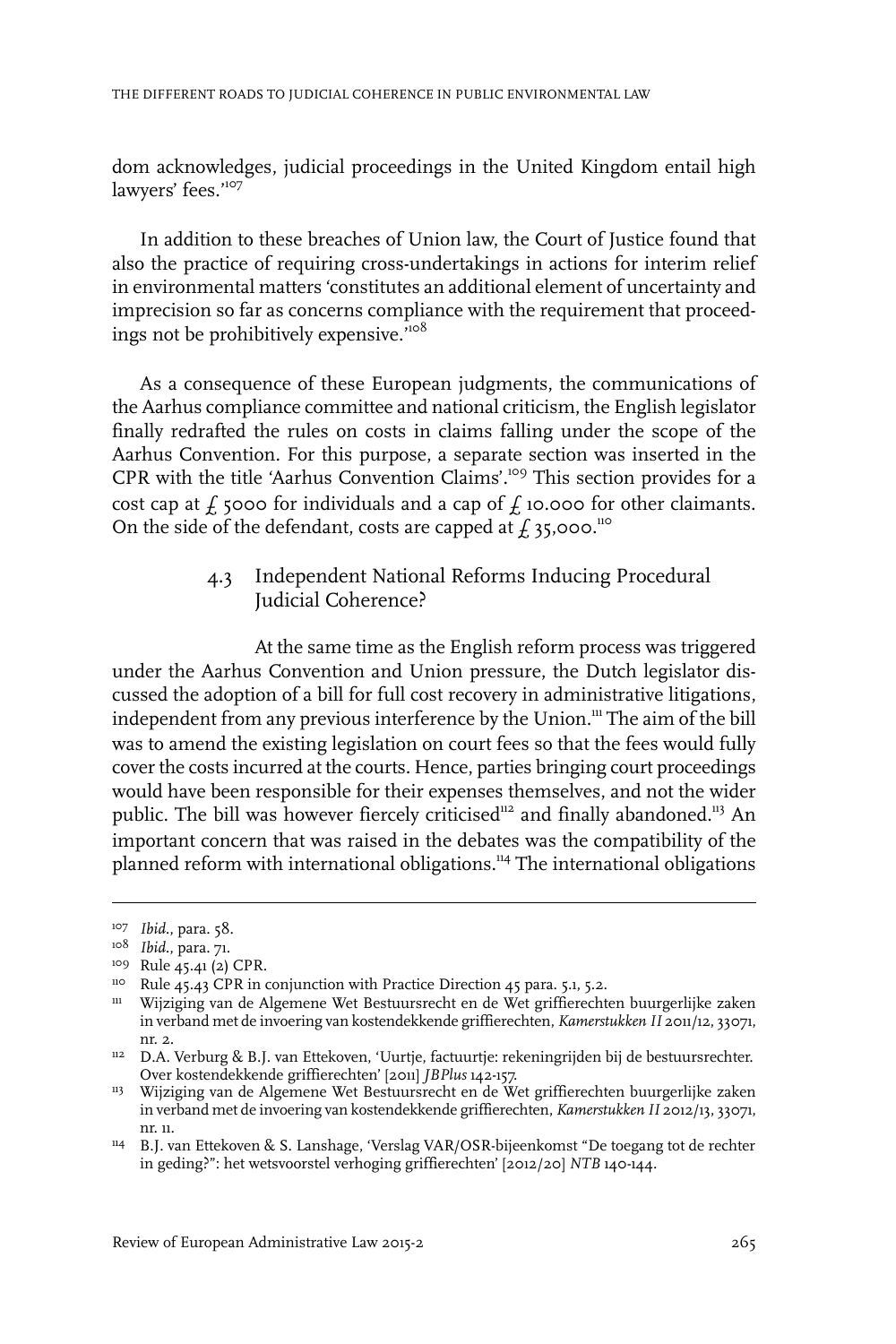constitute the limits within which the national legislator is free to reform its national litigation rules. It was emphasised that the limits prescribed by the Aarhus Convention and its implementing legislation must not be exceeded.<sup>115</sup> Eventually, the reform did not take effect, meaning that court fees are still comparatively low. Moreover, the Dutch system on costs is still based on the principle of one-way-cost-shifting.

Finally, some remarks about the German system on costs in the post-Aarhus period have to be made. So far, neither the Aarhus Convention nor the rulings of the Court of Justice in the English cases have triggered substantial debates on a need to reform the German system on costs. However, at some points in literature, this lack of debate is criticised because in practice, costs in administrative litigations can be very high.<sup>116</sup> This might in the future necessitate reforms in the German legal system and lead to further convergences between the national legal systems in the Union.

### **5 Conclusion**

In the beginning of this paper, the question was raised as to what extent the Aarhus Convention and its implementing legislation at the Union level have contributed to rising procedural judicial coherence and how far reforms at the national level are causal for an approximation of litigation rules in the Union. Firstly, it was shown that the great differences in national procedural rules on standing, which originally existed between the different legal systems in the Union, have been diminishing since the adoption of the Aarhus Convention in 1998. On the one hand, this is due to the fact that Germany was forced to reform its national rules on standing for environmental organisations in order to comply with the requirements emanating from the Aarhus Convention. On the other hand, however, the differences between the litigation systems of the three Member States have also been diminishing because of independent national developments. This was illustrated with the process of restriction of the Dutch rules on standing, which ultimately led to convergences between the German and the Dutch legal systems. Furthermore, the brief comparison with the English legal system has shown that, as far as rules on standing for individuals are concerned, procedural judicial coherence is not yet established. The English approach to standing is still more liberal

<sup>&</sup>lt;sup>115</sup> From a comparative perspective on (inter alia) the general costs regime: Ch.W. Backes et al., 'Versnelling besluitvorming over complexe projecten – niet alleen in Nederland een hot issue!' [2010/11] *NTB* 58-66.

<sup>&</sup>lt;sup>116</sup> P. Kremer, 'Anmerkung zum Urteil des EuGH vom 13.2. 2014, Rs. C-539/11 und vom 11.4.2014, Rs. C-260/11' [2014/6] *ZUR* 348; M. Sauer, 'Rechtsschutz in Umweltangelegenheiten im Umbruch' [2014/4] *ZUR* 201.